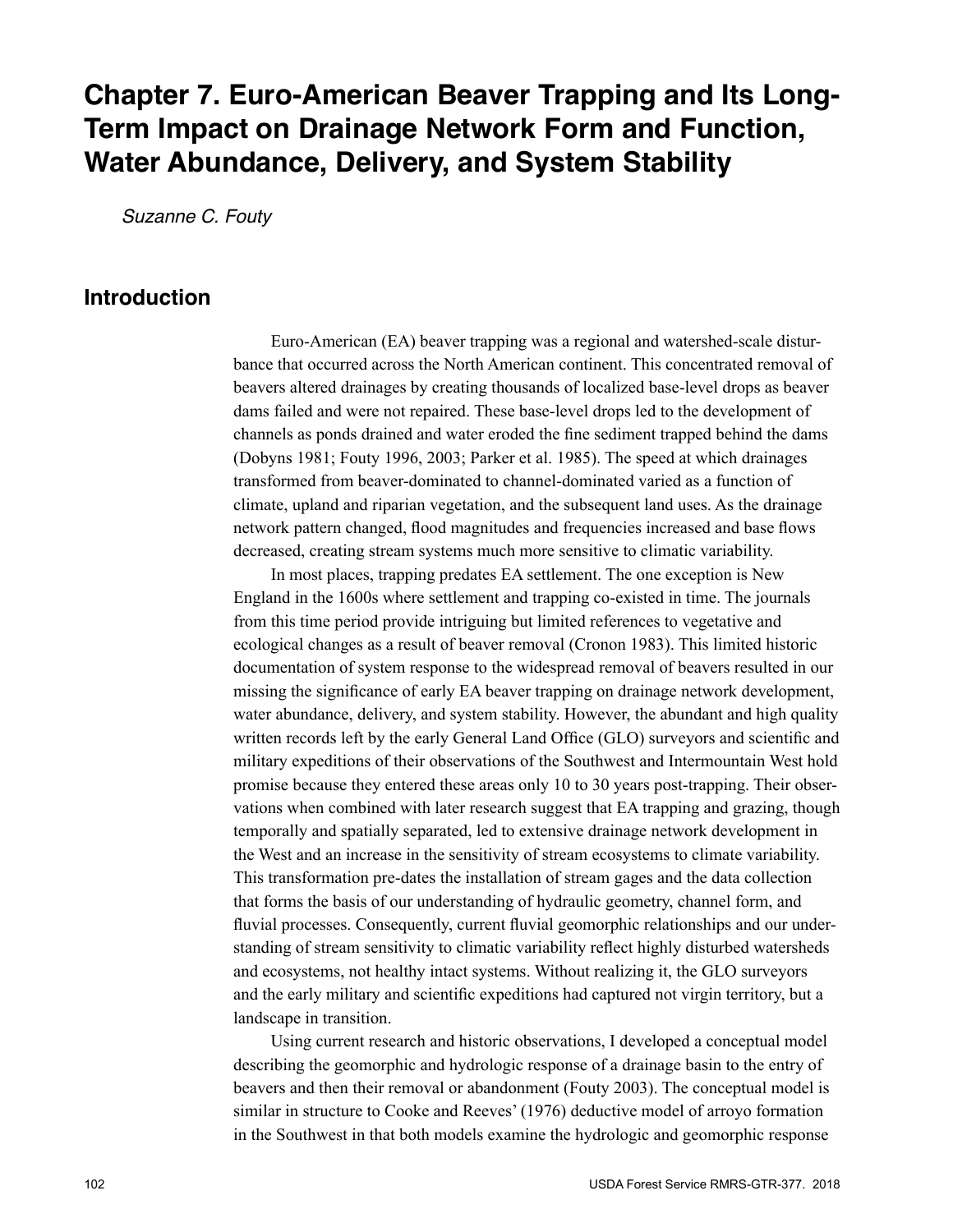of streams to EA disturbances. Cooke and Reeves (1976) focused on post-settlement EA disturbances such as livestock grazing, logging, agriculture, and road building. The conceptual model presented here steps further back in time to examine the impact of EA beaver trapping on drainage systems.

Currently, the most visible impact of beavers would occur on first- through fourthorder streams because beavers can build their dams across these stream sizes (Naiman et al. 1986; 1988) and thus have a direct effect on the physical appearance and hydrologic behavior of the drainage network in these areas. However, historically beaver dams would have occurred on higher order streams. The current widths and depths we see for larger order streams is an artifact of and response to the magnitude and abundance of disturbances that have occurred. Prior to trapping and subsequent EA disturbances, streams in many places were anabranching, narrower and had high stream-valley floor connectivity (Sedell and Froggatt 1984; Walter and Merritts 2008).

With the conceptual model as the framework for analysis, this paper then (1) explores why EA beaver trapping as a major disturbance was missed and absent from the discipline of fluvial geomorphology until recently, (2) reexamines the early observations in the Southwest and Intermountain West in the context of EA beaver trapping, and (3) concludes with a brief discussion of Leopold and Maddock's (1953) hydraulic geometry relationships, one of the foundations of fluvial geomorphology. When these relationships are put into their historic disturbance context, one that includes beaver trapping and later land uses, the magnitude and longevity of the impact of EA beaver trapping on drainage networks, water abundance, and system resiliency becomes clear.

### **Conceptual Model Part 1: Watershed Response to Long-Term Beaver Presence**

The fluvial processes and sequence of events that occur when beavers enter a drainage area and establish a long-term stable presence are shown in figure 19. An excellent discussion of the changes in more detail can be found in Naiman et al. (1988) and so are only briefly discussed here. Changes begin with dam building and foraging for vegetation around the pond area. As beaver dam complexes expand, changes occur to (1) water abundance and vegetation, (2) local and downstream hydrographs, and (3) the character of the drainage network. In figure 19, the local effects are broken down into low-energy environments and high-energy environments. The distinction is made because dams in low-energy environments tend to be stable, allowing wetlands to form and evolve into meadows (if sediment is abundant), while dams in high-energy environments (i.e., steeper gradient streams, higher discharge streams) are more prone to periodic failure and wetlands and meadows less likely to form (Meentemeyer and Butler 1999).

In terms of conceptual models, there are key differences between beaver-dominated and channel-dominated systems. In beaver-dominated systems, stream channels are interrupted by dams that develop ponds across the channel and valley floor and lead to the creation of wetlands. In contrast, the conceptual model of a channelized drainage network is visualized as a set of interconnected channels "where physical variables present a continuous gradient of physical conditions from the headwaters to the mouth" (Naiman et al. 1986). This conceptual model of a watershed of interconnected channels is implied in the hydraulic geometry relationships of Leopold and Maddock (1953) and other researchers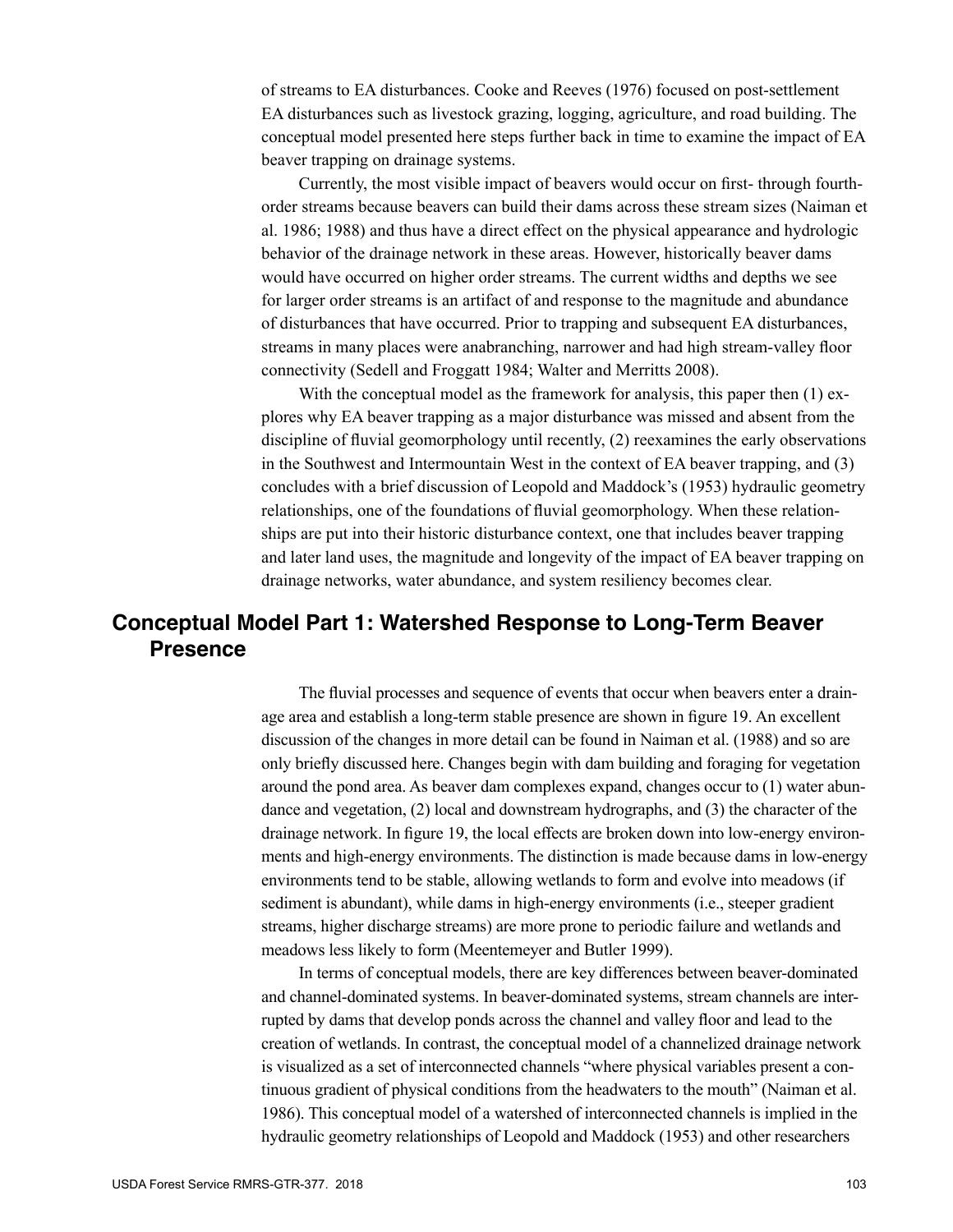

**Figure 19—**Conceptual model of how beavers influence fluvial systems at the watershed scale (source: Fouty 2003; portion in the shaded box is from Naiman et al. 1998).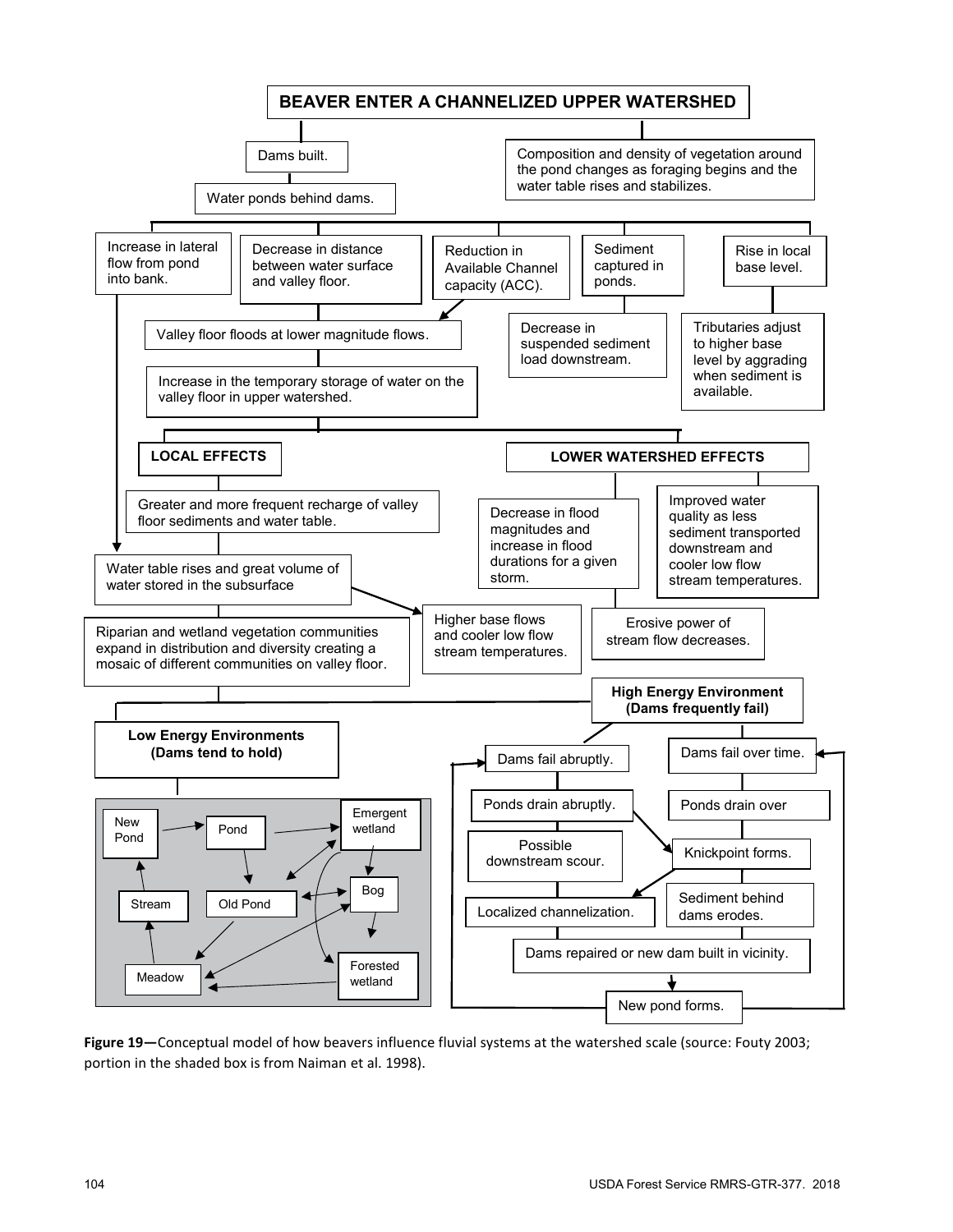(Knighton 1998). It is also an assumption in the discharge-drainage area relationships that have been developed and used to guide and inform stream restoration efforts.

The most visible change once beaver dams are built is the increase in the amount of surface water stored within a given section of stream, but the increase extends beyond surface water to include groundwater. I modeled the potential increase in the total amount of water that would be stored in a 29 acre meadow with 0.76 miles of stream, and available to the river, using a point-in-time volume estimate of the amount of water held in the channel during the summer as baseline conditions. The reach occurs on Camp Creek, a tributary to the North Fork Burnt River (NFBR), located in eastern Oregon. The goal was to predict potential water-related benefits if beaver returned to the creek. Beavers are currently present in the NFBR but not in Camp Creek, though past signs of their presence exist and beaver habitat restoration efforts are underway. Commercial and recreational trapping currently occur in the NFBR watershed and the area is a mix of public and private land.

The calculations used existing cross-section data, information about summer water levels, an average bank height of 5 ft, and expected soil types (silt loam and sandy loam). The meadow was assumed to be one or the other soil type resulting in a range in values. Using information from Dunne and Leopold (1978), the soil porosity values used were 0.46 for silt loam and 0.44 for sandy loam and the field capacity values used were 0.31 for silt loam and 0.15 for sandy loam. These values were used to estimate the amount of groundwater that could be stored in the meadow under saturated conditions and capable of draining freely to the river. The calculations assumed that the dam heights equaled the average bank height.

Without beaver dams (baseline condition), the estimate of in-channel surface water was 0.4 acre-ft for the 0.76 miles of stream. Summer contributions from groundwater to base flows are limited because the channel is incised and over-wide. With beaver dams, the volume of in-channel surface water would increase from 0.4 acre-ft to 9 acre-ft. A saturated meadow could contribute an additional 22 acre-ft (if silt loam) to 42 acre-ft (if sandy loam) of groundwater to the river, contributing to summer baseflows. If the dams extended across the valley floor and were a foot tall, an additional 29 acre-ft of surface water would be held in temporary storage. When all the values are totaled, the amount of water that could be stored within this 29-acre meadow and available to drain freely into Camp Creek if beaver dams were present increases from 0.4 to as much as 80 acre-ft of water.

A landscape-scale example of actual change in response to beavers expanding their range occurred between 1940 and 1986 on the Kabetogama Peninsula, a 17.4 mile<sup>2</sup> area in Minnesota. Using aerial photos, Naiman et al. (1988) counted 71 beaver dams in 1940 and 835 dams in 1986. The cover types were lumped into four categories (forest, wet, moist, ponds). In 1940, acres in the moist, wet, and pond categories were 640. By 1986 the number had increased to 9,308 acres with a large portion of that change achieved by 1961. Ponds increased from 40 acres to 3,388 acres reflecting large increases in surface water. The moist and wet categories increased from 600 to 5,921 acres reflecting a large increase in groundwater stored. Other examples exist within the literature that capture the water storing capability of beavers (Beedle 1991; Hood and Bayley 2008; Demmer and Beschta 2008), leaving little doubt about the ability of abundant beaver populations to effectively help mitigate the effects of climate variability.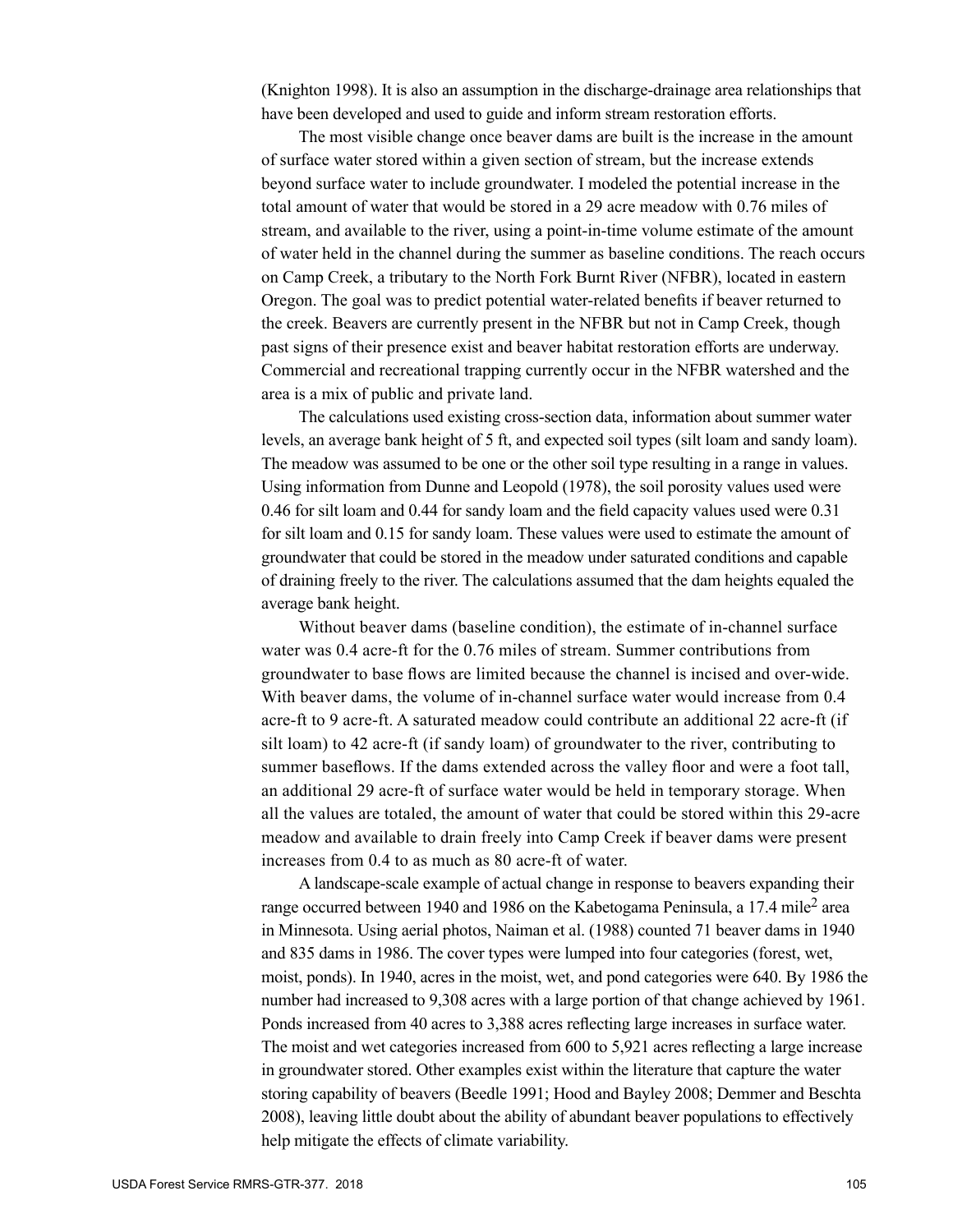### Reductions in Downstream Flood Magnitudes

Beaver ponds have long been credited with reducing flood magnitudes and stream power through pond storage, valley-floor storage, or both (Dobyns 1981; Naiman et al. 1988; Parker et al. 1985)—assumptions that have been "based primarily on qualitative observations in the literature from the first half of the century" (Meentemeyer and Butler 1999). Actual studies quantifying the influence of beavers on flood magnitudes are few, have focused on small headwater streams, and have only considered the role of pond storage in flood peak reductions. Burns and McDonnell (1998) compared two stream hydrographs. One hydrograph captured flows in a 102 acre drainage containing a perennial stream and a single 3.2 acre beaver pond at its downstream end. The other hydrograph captured flows for a 151.2 acre watershed containing an ephemeral stream and no beaver pond. They found that the single pond provided minimal retention during several large runoff events. Beedle (1991) explored how storm hydrographs responded to increasing amounts of pond storage as the size and numbers of ponds in series increased. The drainages studied were 1,532 acres or less and his maximum pond size was 1.48 acres. He found that the amount of reductions varied with storm size, pond size, pond numbers, and available storage capacity of the ponds prior to the flow event.

A single full beaver pond was found to theoretically reduce peak flows by no more than 5.3 percent regardless of the return interval or watershed size. The shape of the outflow hydrographs were the same as the inflow hydrographs, with only a 10 or 15 minute delay in the time to peak and slightly increased duration. Reductions in peak flows became increasingly large as the number of ponds in a series increased. Five large-sized beaver ponds in series reduced the storm peak flow by 14 percent for a 2-year event, but only 4 percent for a 50-year event (Beedle 1991).

However, the greater contribution of in-channel ponds as it pertains to reducing flood magnitudes is that they reduce the available channel capacity (ACC). This causes streams to overtop their stream banks at lower flows allowing flood waters to access the valley-floor where temporary flood storage is greater.

The degree to which overbank flooding decreases flood magnitudes and increases flood durations varies as a function of valley-floor roughness (Campbell et al. 1972; Leopold and Maddock 1954; Shankman and Pugh 1992), the amount of storage area (Campbell et al. 1972; Osterkamp and Costa 1987), and the location of unmodified sections of river with respect to the flood wave (Campbell et al. 1972; Hillman 1998). The mix of channelized and nonchannelized reaches results in a discontinuity in flood magnitudes, durations, and frequencies as a flow moves downstream. Some areas will experience increased flooding while others (e.g., downstream of a wetland) will show minimal changes for the same precipitation or dam-bursting event (Campbell et al. 1972; Hillman 1998).

Reductions of flood magnitudes as a result of valley-floor storage in systems where the streams are hydrologically connected to their valley floors but without beavers have been documented by a number of researchers. Osterkamp and Costa (1987) estimated water depths at three valley cross-sections on Plum Creek in Colorado, which drains 328.2 miles<sup>2</sup>. During a 900 to 1,600-year recurrence interval, flood water depths averaged from 7.9 to 9.5 ft but were as great as 19 ft. Dunne and Leopold (1978) examined runoff from four large drainage basins ranging in size from  $7.411$  to  $203,000$  miles<sup>2</sup>. They found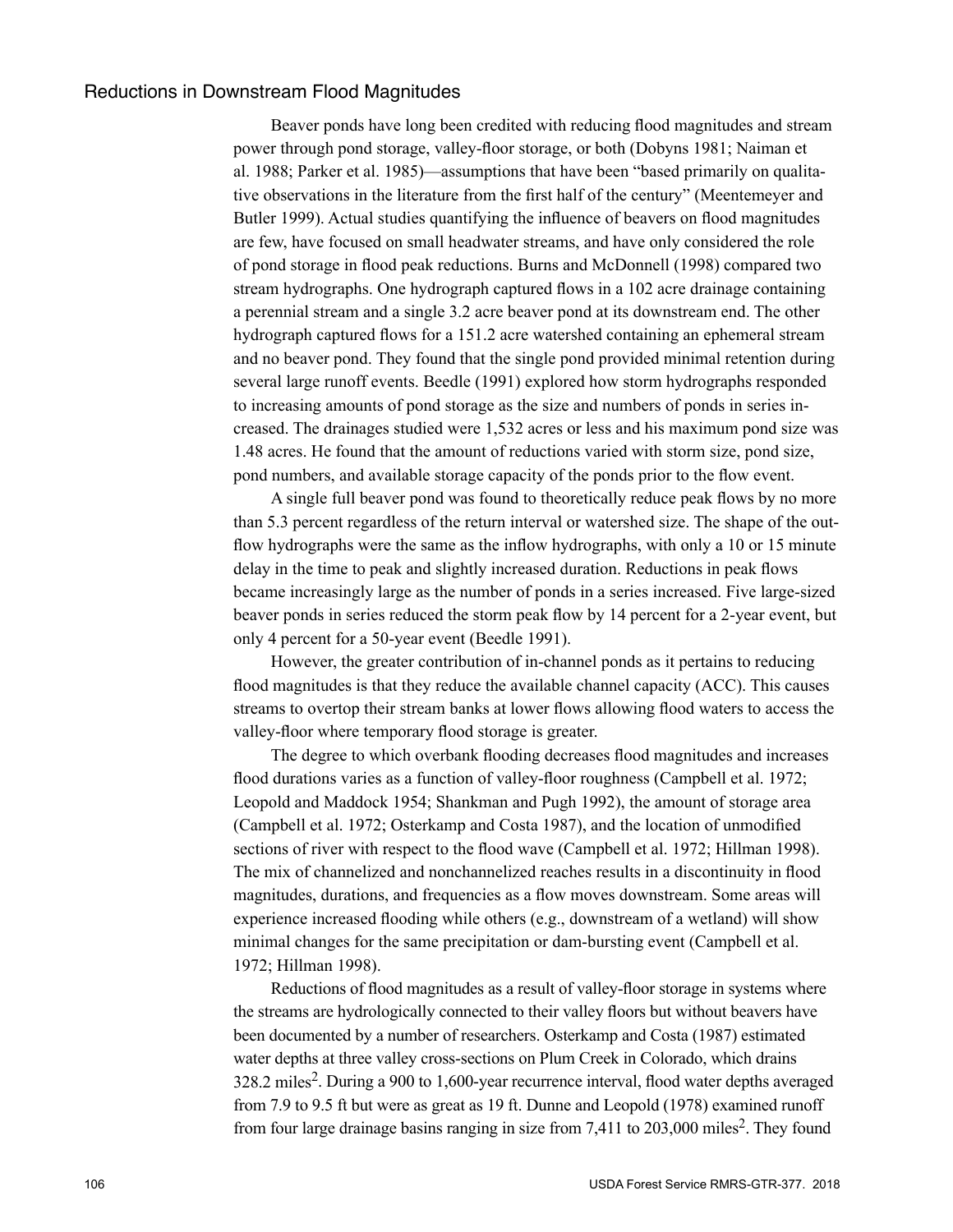that the channel and valley floor stored 57 to 80 percent of the runoff generated by large storms. Campbell et al. (1972) used two flood-routing methods to determine the effect of channel straightening on flood magnitudes, durations, and attenuation of the flood peak for 58 miles of the Boyer River in Tennessee. The river drains 1,188 miles<sup>2</sup>. Channel straightening and the building of dikes increased discharge downstream by limiting access to the valley floor and increasing the stream gradient. In contrast, under partial straightening they found that the unmodified sections of the stream substantially reduced the magnitude of flood peaks because the flood waters overflowed onto the valley floor. The floodplain in the unmodified section averaged 1.3 miles wide.

Campbell et al. (1972) reported the following results of their modeling: "The unmodified reach, even though short, provides tremendous storage, which can nullify the effects produced by the upstream straightening. As indicated in figure 8c, 16 miles of unmodified river reduced the increase in peak discharge from 90 percent to 15 pecent for the condition of high flood plain roughness coefficient. The increase in peak discharge at section 30 [the most downstream section and below the unmodified section] is 35 percent with high n [0.10] and 30 percent with low n [0.04] as compared with 190 percent and 90 percent respectively for complete straightening."

A smaller scale example comes from Rocky Creek in central Alberta. It drains an area of 4,621 acres. Hillman (1998) observed the influence of a 222.4-acre wetland on downstream flood flows after a beaver dam failed. The wetland contained a sedge meadow, willows, a small lake, and several beaver ponds. By the time the flood waters had passed through the wetland and reached the main gage, about 4 miles downstream of the dam failure, the flood peak was only 6 percent of the peak estimated to have entered the wetland. He concluded that wetlands, especially when large, are very effective at regulating high flows, even more so than beaver ponds because the dams often wash out during high floods.

These examples show that valley-floor storage, beaver ponds, and wetlands can significantly reduce flood peaks at all scales of drainage area and storm size. As such, the loss of wetlands and beaver ponds and the severing of stream-valley floor hydrologic connections has the reverse effect, increasing flood peaks for all sizes of storms and drainage areas. Nowhere has the impact of lost storage potential been more frequently on display than in the Mississippi River Basin. Hey and Philippi (1995) estimate that beaver ponds and wetlands historically made up 11 percent and 10 percent respectively of the 450 million acres of the Missouri and Upper Mississippi River Basins. They currently make up 1 percent and 4 percent. The reduction of these features, along with the development of a channelized drainage network and levee system, has led to increases in the magnitude and frequency of downstream flooding with large economic and social costs.

# **Conceptual Model Part 2: Watershed Response to Beaver Trapping After a Long-Term Presence**

The fluvial processes and sequence of events that occur when beavers are removed after a long-term presence, but prior to another large-scale disturbance, are shown in figure 20. Decreases or elimination of beavers from drainages means that dam failures are not repaired. The lack of dam maintenance at multiple sites within a drainage and across a region sets in motion changes that allow the channels to expand beyond the point of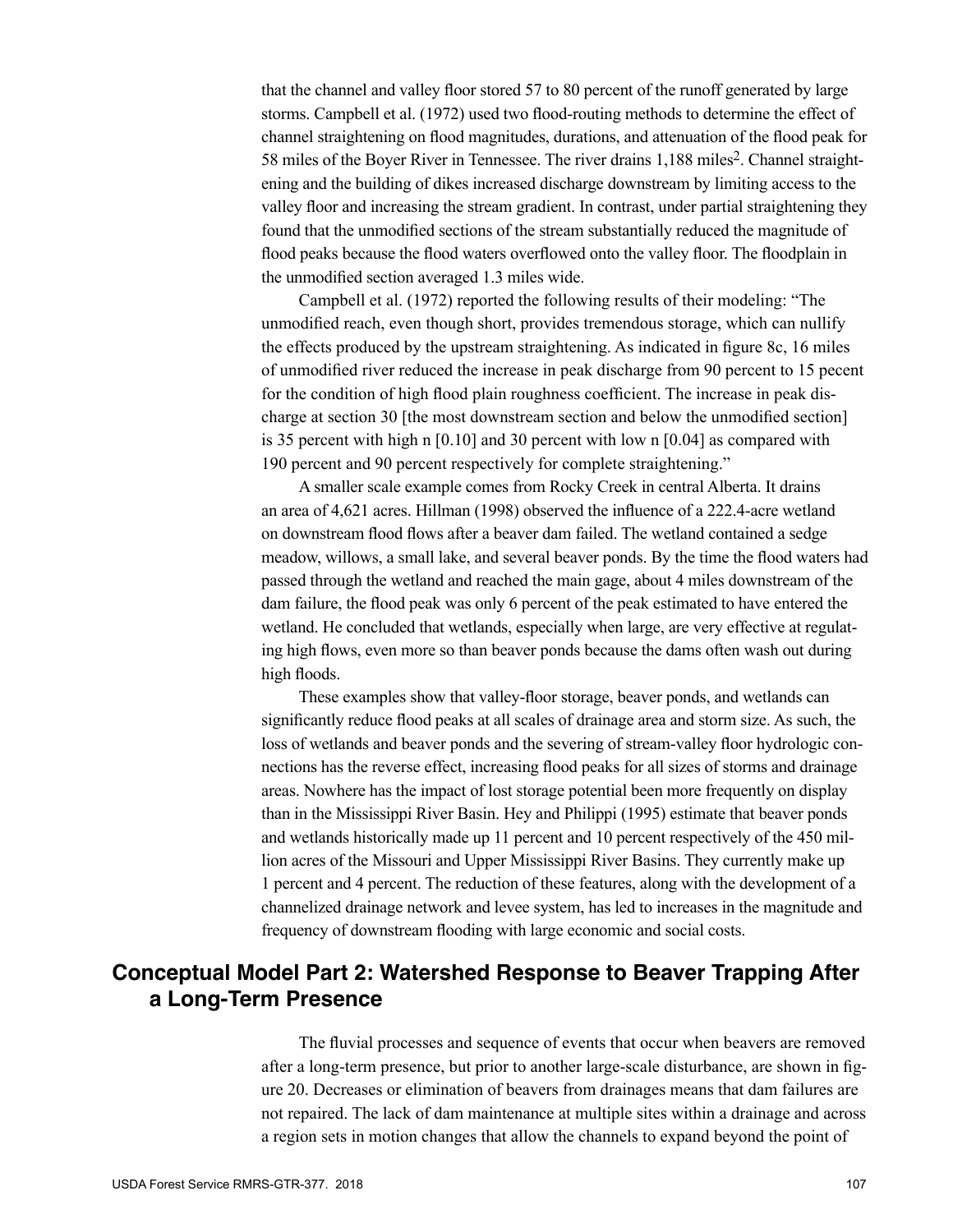

**Figure 20–**Conceptual model of how beaver trapping or site abandonment influence fluvial systems (source: Fouty 2003).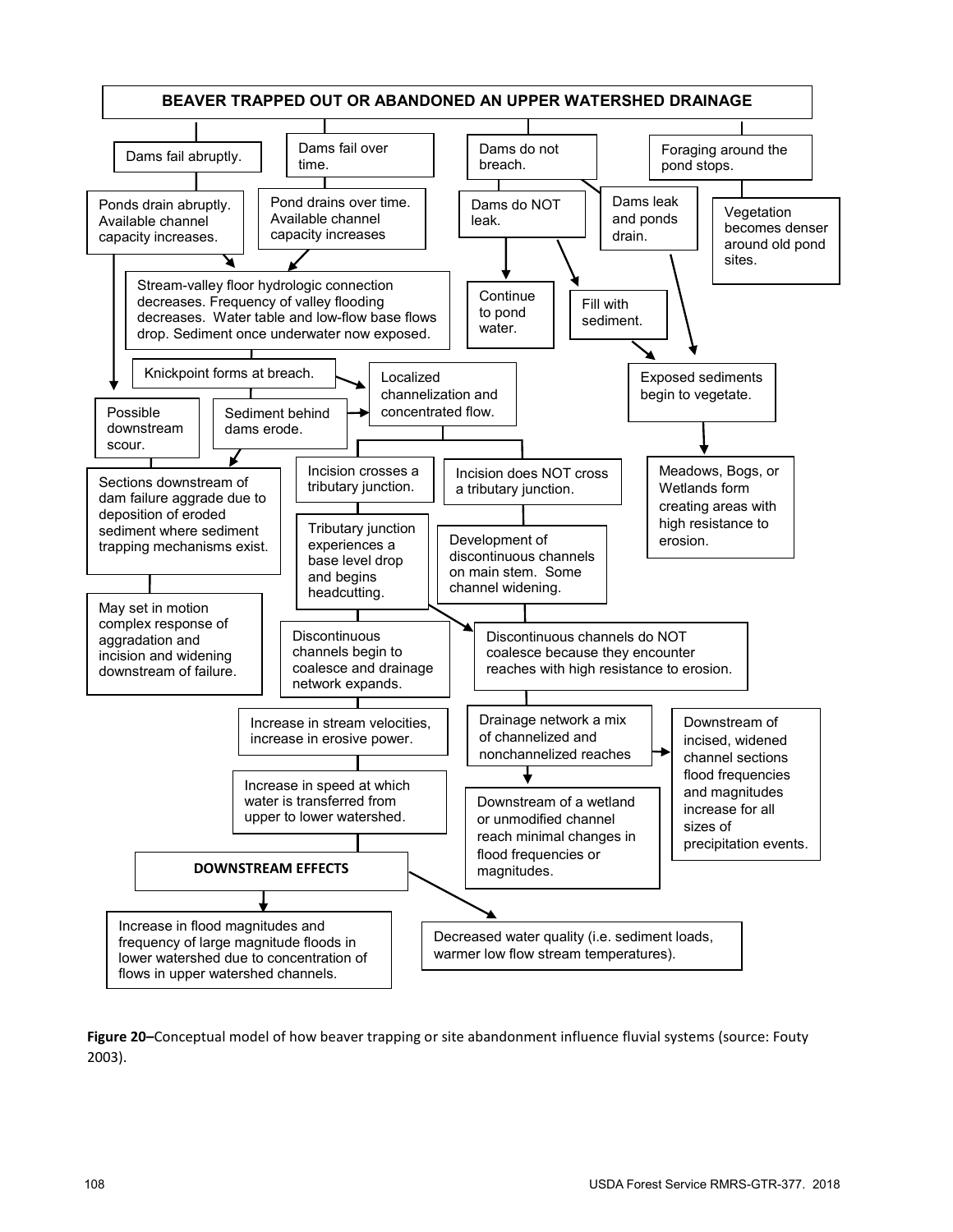dam failure. With failures, (1) ponds drain and sediment erodes, (2) available channel capacity (ACC) increases, (3) local base-levels drop, (4) knickpoints form, and (5) the stream-valley floor hydrologic connection becomes increasingly disconnected.

The impact of beaver trapping and subsequent dam failures on ACC and thus the stream-valley floor hydrologic connection was captured at Price Creek in southwestern Montana (Fouty 2003). Fourteen monumented cross-sections were established in 1995. Twelve occurred inside a cattle exclosure that contained beaver dams. Two occurred downstream of the exclosure in a section without beaver dams. In 1995, the percent ACC at the dam-controlled cross-sections ranged from 0 percent (channel full) to 62 percent depending on dam integrity (table 2), which was already varying as a result of beaver being trapped out between 1994 and 1995. By 1998 all dams were failing or gone and the percent ACC had increased at all sites.

**Table 2—**Changes in available channel capacity (ACC) as a result of dam failure and pond drainage, Price Creek, Montana. Cross-sections 17 and 18 were downstream of the beaver dam controlled reaches (source: Fouty 2003.)

| <b>Cross-section</b><br>number | % Available channel<br>capacity <sup>a</sup> |      | <b>Dominant reason for</b><br>the change in available<br>channel capacity | Distance upstream of a beaver dam (ft)<br>and timing of dam failure                                                                                      |  |
|--------------------------------|----------------------------------------------|------|---------------------------------------------------------------------------|----------------------------------------------------------------------------------------------------------------------------------------------------------|--|
|                                | 1995                                         | 1998 |                                                                           |                                                                                                                                                          |  |
| 19                             | $\boldsymbol{0}$                             | 69   | Pond drains                                                               | 115 ft. Begins breaching post 1995 but still exerting<br>some influence in 1997 and 1998.                                                                |  |
| 20                             | $\mathbf{0}$                                 | 84   | Pond drains and<br>sediment erodes                                        | 30 ft. Begins breaching post 1997 but still exerting some<br>influence in 1998.                                                                          |  |
| 21                             | 38                                           | 81   | Pond drains                                                               | 39 ft. Begins breaching post 1997 but still exerting some<br>influence in 1998.                                                                          |  |
| 22                             | 39                                           | 91   | Pond drains                                                               | 52 ft. Begins breaching post 1997 and gone by 1998.                                                                                                      |  |
| 23                             | 17                                           | 68   | Pond drains and<br>sediment erodes                                        | 49 ft. Begins breaching post 1997 but still exerting some<br>influence in 1998.                                                                          |  |
| 24                             | 26                                           | 72   | Pond drains and<br>sediment erodes                                        | 10 ft. Begins breaching post 1995. Completely breached<br>by 1998.                                                                                       |  |
| 25                             | 66                                           | 84   | Pond drains                                                               | 62 ft. Intact in 1997, gone by 1998.                                                                                                                     |  |
| 26                             | 63                                           | 80   | Pond drains                                                               | 89 ft. Begins breaching post-1997 but still exerting some<br>influence by 1998.                                                                          |  |
| 27                             | 35                                           | 71   | Pond drains                                                               | 36 ft. Begins breaching post-1997 but still exerting some<br>influence by 1998.                                                                          |  |
| 28                             | 62                                           | 84   | Pond drains                                                               | 72 ft. Begins breaching post 1995 but still exerting<br>influence in 1997 and 1998. Below this dam was a<br>submerged dam acted as a base-level control. |  |
| 29                             | 62                                           | 94   | Pond drains and<br>sediment erodes                                        | 10 ft. Begins breaching post 1995. Gone by 1998.                                                                                                         |  |
| 30                             | 69                                           | 95   | Pond drains and<br>sediment erodes                                        | 10 ft. Begins breaching post 1995. Some influence still in<br>1997 but gone by 1998.                                                                     |  |
| No beaver dam influence        |                                              |      |                                                                           |                                                                                                                                                          |  |
| 17                             | 94                                           | 94   | Minimal changes in<br>sediment or water levels                            | n/a                                                                                                                                                      |  |
| 18                             | 87                                           | 89   | Minimal changes in<br>sediment or water levels                            | n/a                                                                                                                                                      |  |

 $\frac{a}{a}$ % Available channel capacity = (1-(water XS area/channel XS area)) \*100.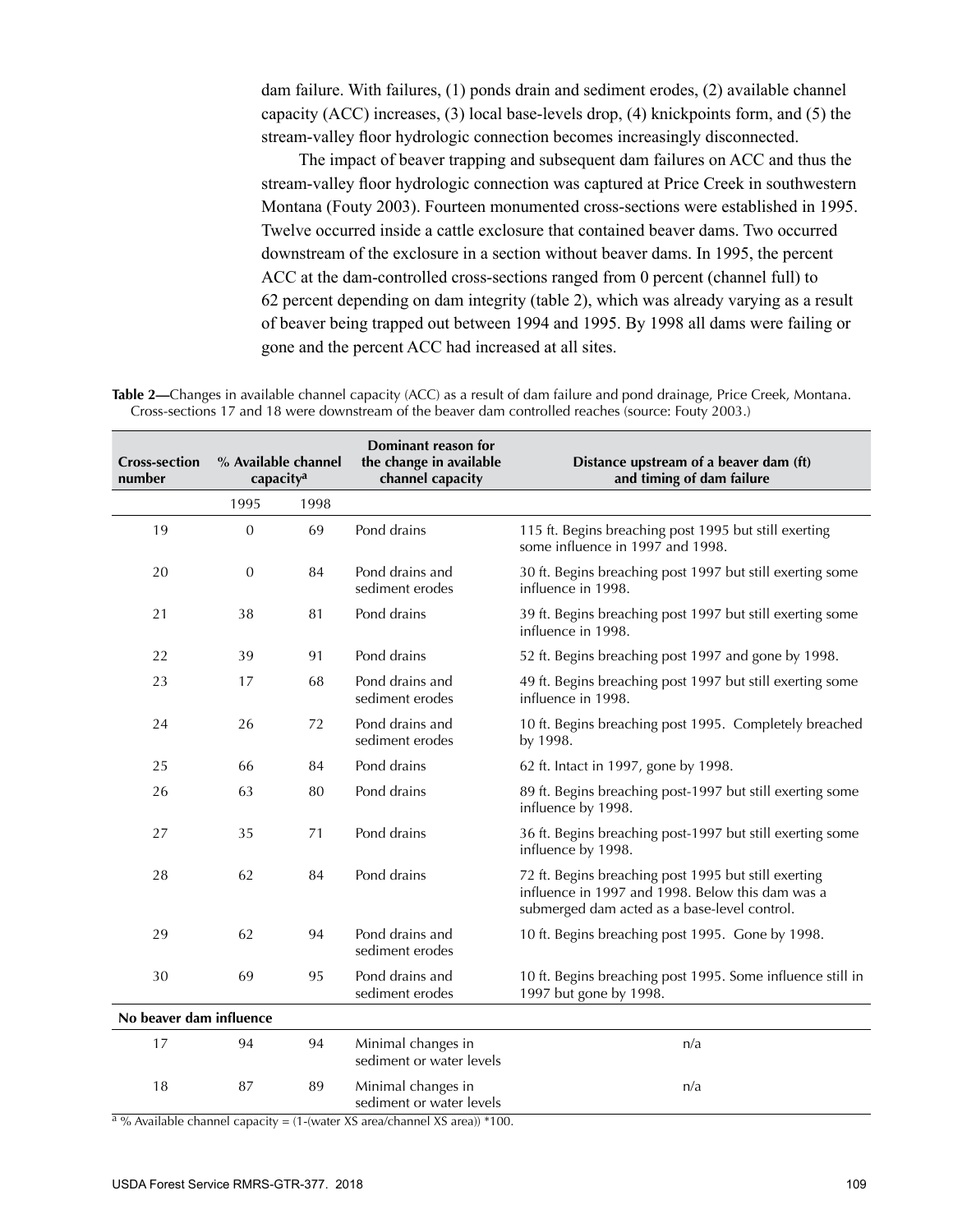Changes in ACC between 1995 and 1998 inside the cattle exclosure varied as a function of proximity to a dam, dam integrity, and the length of time the dam had been in place prior to the building of upstream dams (Fouty 2003). ACC increased at all 12 cross-sections. Seven cross-sections had increases due to pond drainage, and five cross-sections due to sediment erosion and pond drainage. In contrast, the ACC at the two downstream cross-sections (17, 18) changed very little despite the large influx of sediment from upstream sites as dams failed and the sediment previously trapped behind them eroded. The lack of sediment trapping mechanisms at these two cross-sections resulted in sediment moving through the system as suspended load, giving the appearance of a sediment-starved system rather than one simply lacking sediment trapping mechanisms.

Unlike Price Creek where repeated beaver trapping has prevented the development of wetlands, streams with a long-term beaver presence and abundant sediment inputs would in time develop complex wetland vegetation communities (Johnston and Naiman 1990). Post-trapping but in the absence of another disturbance, these well-established wetlands would persist after the loss of beavers and impede the headward migration of the knickpoints initiated when the dams failed. Their location, characteristics, and stability would prevent the channels from coalescing into a single interconnected system. The resulting drainage pattern would be one in which channelized reaches are spatially separated by wetlands. The hydrologic impact of this drainage pattern would be a discontinuity in flow magnitudes and durations, similar to that described by Campbell et al. (1972) and Hillman (1998).

The effectiveness of the wetlands at impeding channel development comes from (1) their enhanced roughness that reduces flow velocities (Cooke and Reeves 1976; Hendrickson and Minckley 1984), (2) temporary storage potential that reduces flood peaks (Campbell et al. 1972; Dunne and Leopold 1978; Hillman 1998; Osterkamp and Costa 1987), and (3) their enhanced subsurface cohesion (Cooke and Reeves 1976; Finch et al. 2003; Hendrickson and Minckley 1984; Smith 1976). If, on the other hand, the wetlands develop channels or are eliminated by human activity, the drainage pattern becomes increasingly channelized (fig. 20). Examples of the amount and speed at which channelization can occur are found in table 3.

As a drainage becomes channelized, vegetation shifts from water-dependent to drought-tolerant species. This shift occurs as a result of decreased soil moisture. As a channel incises, widens, or both, the increased ACC leads to a reduction in the frequency of valley-floor flooding (Campbell et al. 1972; Schumm et al. 1984; Shankman and Pugh 1992) and enhances the flow of groundwater toward the channel by steepening the hydraulic gradient between the water table and stream (Knighton 1998 referencing Dunne 1980, 1990). The result is a lowering of the water table.

The speed at which vegetation changes varies as a function of climate, land use, incision depth, groundwater depth, subsurface stratigraphy, and vegetation requirements (Cooke and Reeves 1976). In areas where precipitation is distributed throughout the growing season, it may partially compensate for a decline in water tables if its abundance and distribution are sufficient to maintain soil moisture levels. In areas where precipitation is strongly seasonal, declines in water tables are not compensated for by precipitation, and vegetation responds more quickly to channelization and the lowering of the water table (Bryan 1928b). The speed at which vegetative communities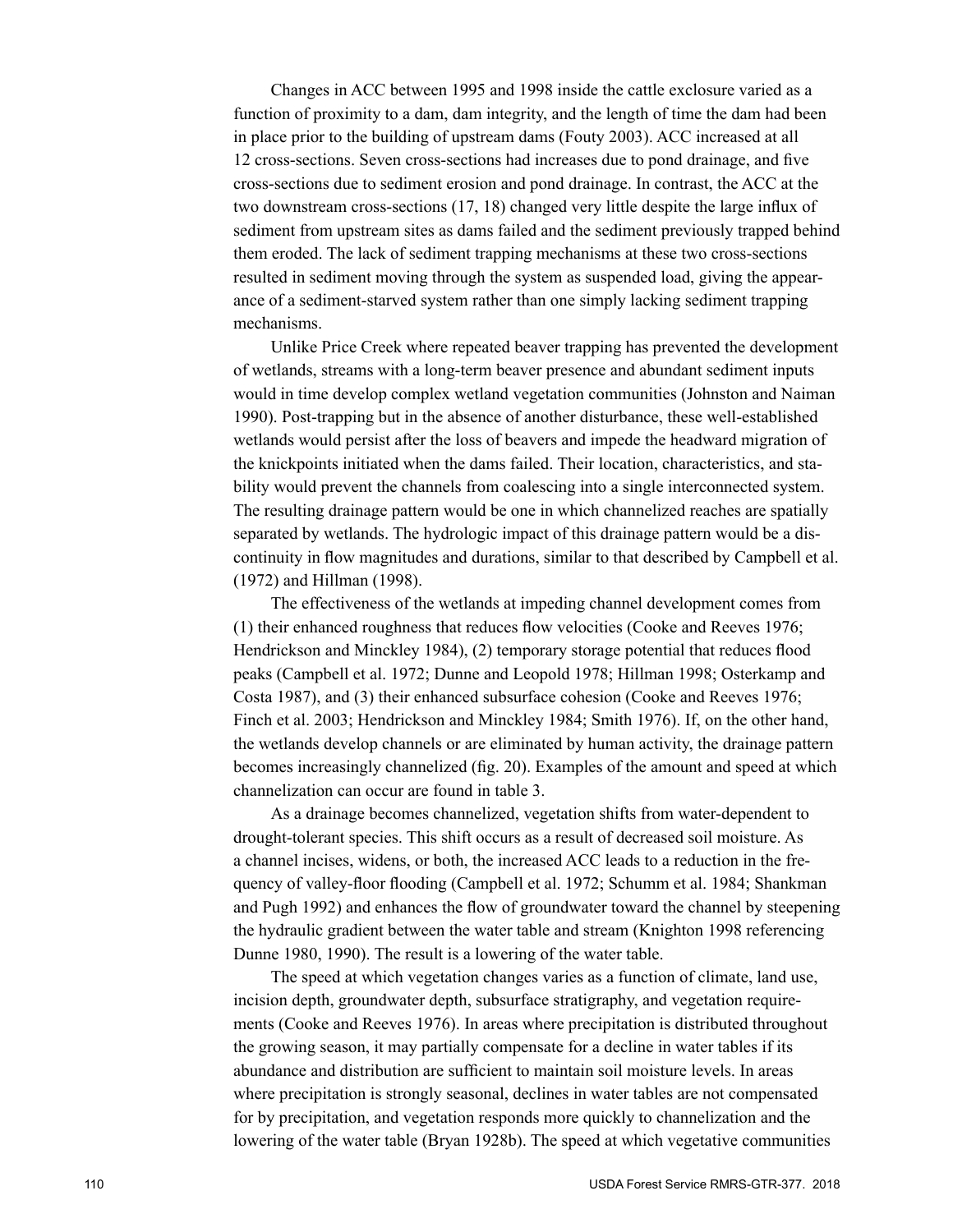| Location                                         | <b>Dates</b>                        | Type and amount of change                                                                                                                                                                                                                                             | <b>Time interval</b>                           | <b>Source</b>                       |
|--------------------------------------------------|-------------------------------------|-----------------------------------------------------------------------------------------------------------------------------------------------------------------------------------------------------------------------------------------------------------------------|------------------------------------------------|-------------------------------------|
| Rio Salado, NM                                   | Between 1882<br>and 1918            | Channel widens from 11.88 to 48.84 ft wide to<br>330.1 to 550 ft wide.                                                                                                                                                                                                | $<$ 36 years                                   | Bryan 1927                          |
| Felipe Gilbert<br>Creek, NM                      | One storm event                     | Channel headcuts for a distance of 40 to 75 ft.                                                                                                                                                                                                                       | 1 day                                          | Bryan 1927                          |
| Whitewater Draw,<br>AΖ                           | The rainy season<br>in 1910         | Channel headcuts for a distance of 0.25 miles.                                                                                                                                                                                                                        | $Up$ to a<br>couple of<br>months               | Cooke and<br>Reeves 1976            |
| Kanab Creek, UT                                  | Between 1883<br>and 1885            | Channel incises 60 ft and widens nearly 70 ft for a<br>distance of 15 miles.                                                                                                                                                                                          | $<$ 2 years                                    | Gregory 1917                        |
| Walker Creek, AZ                                 | Between 1894<br>and 1913            | Channel incises 80 ft deep.                                                                                                                                                                                                                                           | $<$ 19 years                                   | Gregory 1917                        |
| Chinle Creek, AZ                                 | Between 1894<br>and 1913            | Channel incises 100 ft deep.                                                                                                                                                                                                                                          | $<$ 19 years                                   | Gregory 1917                        |
| Mountain<br>Meadows, UT                          | $1884 - in$ one<br>series of storms | Channel incises into what was once a wet<br>meadow during a series of storms and continued<br>to widen after 1884. Gullies fingering out to<br>nearly all parts of meadow. No numbers given.                                                                          | Up to one<br>month<br>for initial<br>incisions | Cottam and<br>Stewart 1940          |
| Crane Creek, OR                                  | Between 1925<br>and 1930            | Channel incises to a depth of 10 ft.                                                                                                                                                                                                                                  | 5 years                                        | Schaffer 1941                       |
| Santa Cruz River<br>near Tucson, AZ              | Between Aug 5<br>and 9, 1890        | Channel incises some unknown depth for 1.5<br>miles between August 5 and 7. Between August<br>7 and 9 channel begins to fork and headcut in<br>multiple directions.                                                                                                   | 4 days                                         | Cooke and<br>Reeves 1976<br>(p. 51) |
| Sonoita Creek, AZ                                | Between 1891<br>and 1912            | Channel incises 18 to 20 ft deep and widens to<br>250 ft.                                                                                                                                                                                                             | $<$ 21 years                                   | Bryan 1928b                         |
| Gila River near<br>Safford, AZ                   | Between 1905<br>and 1917            | Channel widens from an average of less than 330<br>to 2000 ft for about 45 miles.                                                                                                                                                                                     | $<$ 12 years                                   | Burkham 1972                        |
| Cimarron River<br>in southwestern<br>Kansas      | Between 1874<br>and 1939            | Channel widens from average of 50 to 1200 ft for<br>about 175 miles.                                                                                                                                                                                                  | $<$ 65 years                                   | Schumm and<br>Lichty 1963           |
| Rio Puerco, NM<br>(between mouth<br>and Cabezon) | Between about<br>1885 and 1892      | Channel incises and the incision migrates<br>upstream for 110 miles Discontinuous incision<br>existed prior to 1885 and this may have facilitated<br>rapid headward migration of the incision.                                                                        | $<$ 7 years                                    | Bryan 1928a                         |
| Douglas Creek, CO<br>(East Fork)                 | Between 1882<br>and 1900            | Channel has incised 16.4 ft.                                                                                                                                                                                                                                          | $<$ 18 years                                   | Womack and<br>Schumm 1977           |
| Wolf River near<br>Memphis, TN                   | Between 1964<br>and 1999            | Channel incises migrates upstream for 10.6 miles.<br>Headcutting is episodic in nature with an average<br>rate of headward migration of 0.37 miles/yr. Some<br>areas have had a 19.7 ft drop in bed level and the<br>channel has widened to twice its original width. | $<$ 35 years                                   | Wiens 2001                          |
| Price Creek, MT                                  | 1995 and 1998                       | Channel incises 0 to 2.6 ft deep for sites less than<br>50 ft upstream of beaver dams as a result of dam<br>failures.                                                                                                                                                 | 1 to 3 years                                   | <b>Fouty 2003</b>                   |
| Obion River, TN                                  | Post 1960s                          | Channel has undergone headward migration<br>of knickpoints as much as 0.62 miles/yr and<br>channel widening as much as 3.28 ft/yr due to<br>channelization of the river by U.S. Army Corps of<br>Engineers in the 1960s.                                              | 1 year                                         | Shankman and<br>Pugh 1992           |

**Table 3—**Examples of the speed at which channelization occurs, and the depth, width, and length of the channelization when known (source: Fouty 2003.)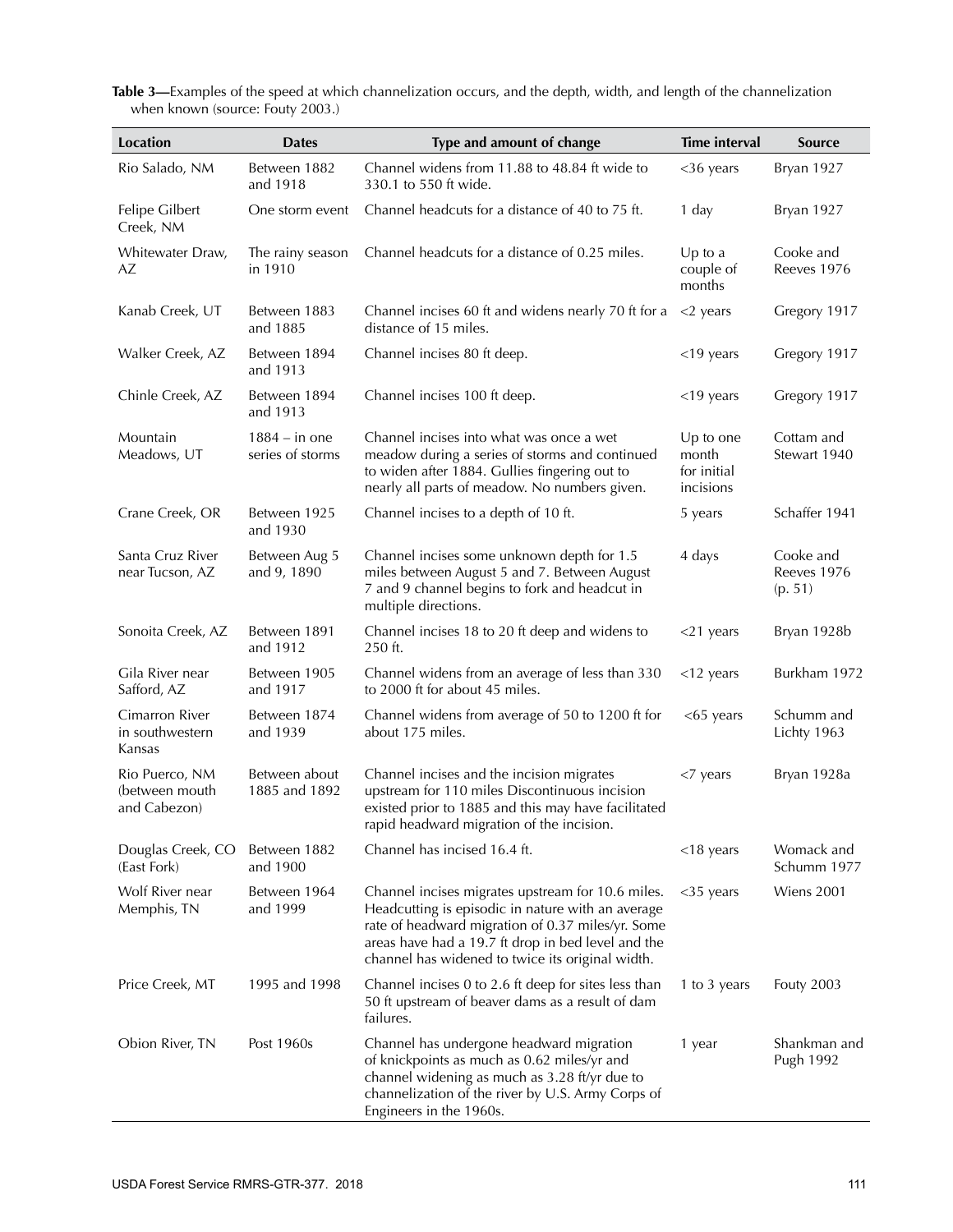change further accelerates where land uses increase runoff rates, decrease infiltration rates, surface roughness, and stream-bank vegetation, and damage soil structure. A self-enhancing feedback loop is triggered as increased runoff and loss of bank stability and floodplain roughness facilitate channel enlargement during high flows furthering a lowering of the water table and a shift to more drought tolerant, less densely rooted vegetation. This change to more drought-tolerant species in turn sets another feedback loop in motion by decreasing the water-holding capability of the soil as below-ground root biomass declines (Fitch et al. 2003). In the examples presented in table 4, major changes occurred between 4 to less than 50 years, the time frames constrained by the next observation.

The conceptual model represented by figures 19 and 20 is the backdrop for the remaining sections that explore why beaver trapping as a regional EA disturbance, and beavers as a major component of stream systems, were missed by early researchers and remained absent from the discipline of fluvial geomorphology until recently. This chapter concludes with a discussion of how adding beavers and EA beaver trapping back into the story of EA disturbances changes the discipline of fluvial geomorphology and current stream restoration efforts.

**Table 4**—Examples of the speed and character of vegetation changes as a result of channel incision. Unless beaver trapping or area abandonment is explicitly mentioned, the cause of the incision is Euro-American settlement activities (source: Fouty 2003.)

| <b>Location</b>                                               | <b>Time</b><br>interval              | <b>Vegetation change</b>                                                                                                                                                                                                                                                                                              | <b>Total time</b>     | <b>Source</b>                    |
|---------------------------------------------------------------|--------------------------------------|-----------------------------------------------------------------------------------------------------------------------------------------------------------------------------------------------------------------------------------------------------------------------------------------------------------------------|-----------------------|----------------------------------|
| Santa Cruz<br>River near<br>Tucson                            | 1880 to<br>1928                      | From area covered by sacaton grass with groves of mesquite and<br>swampy areas of tule (bulrushes) prior to 1880 to dense mesquite<br>forest by 1928. Arroyo forms in 1880.                                                                                                                                           | Less than 48<br>years | Bryan<br>1928b                   |
| Sonoita River<br>of Sonora                                    | pre-Aug 6,<br>1891, to<br>1928       | From swampy area prior to August 6, 1891, to a dense mesquite<br>forest by 1928. Arroyo forms in August 6, 1891.                                                                                                                                                                                                      | Less than 37<br>years | Bryan<br>1928b                   |
| Yancy<br>Meadows,<br>Yellowstone<br>NP                        | 1903 or<br>1904 to<br>1921           | Beavers began to desert area in 1903 or 1904. By 1912 the colony<br>was abandoned. Changes from ponds to well-formed meadows<br>to solid ground by 1921 with little evidence of the earlier beaver<br>ponds.                                                                                                          | 17 or 18<br>years     | Warren<br>1926                   |
| Crane Creek,<br><b>OR</b>                                     | $1925$ to<br>1936                    | Beavers trapped out in 1924. Channel incises in 1925 and<br>vegetation changes from meadows of "stirrup-high native" grasses<br>subirrigated by beaver ponds to meadows nearly gone, with<br>clumps of new sagebrush and sparse remnants of the original<br>grasses by 1936.                                          | 11 years              | Schaffer<br>1941                 |
| Near Little<br>Summit<br>Ranger<br>Station area,<br><b>OR</b> | $1925$ to<br>1929                    | Area was formerly full of beavers, but the last appear trapped out<br>by 1925. "From that date to 1929 (4 years) the old ditch and the<br>entire meadow were fast becoming a dust bed. During 1928 and<br>1929 no water ran out at the lower end of the station"                                                      | 4 years               | Bailey<br>1936                   |
| Mountain<br>Meadows,<br>southern UT                           | 1884 to<br>sometime<br>prior to 1900 | Channel incises into what was once a wet meadow during a series<br>of storms and continues to widen since 1884. Gullies fingering<br>out to nearly all parts of meadow. Shift in vegetation from a wet<br>wiregrass meadow surrounded by numerous springs and a dry<br>grass meadow as meadows drain to desert shrub. | $<$ 16 years          | Cottam<br>and<br>Stewart<br>1940 |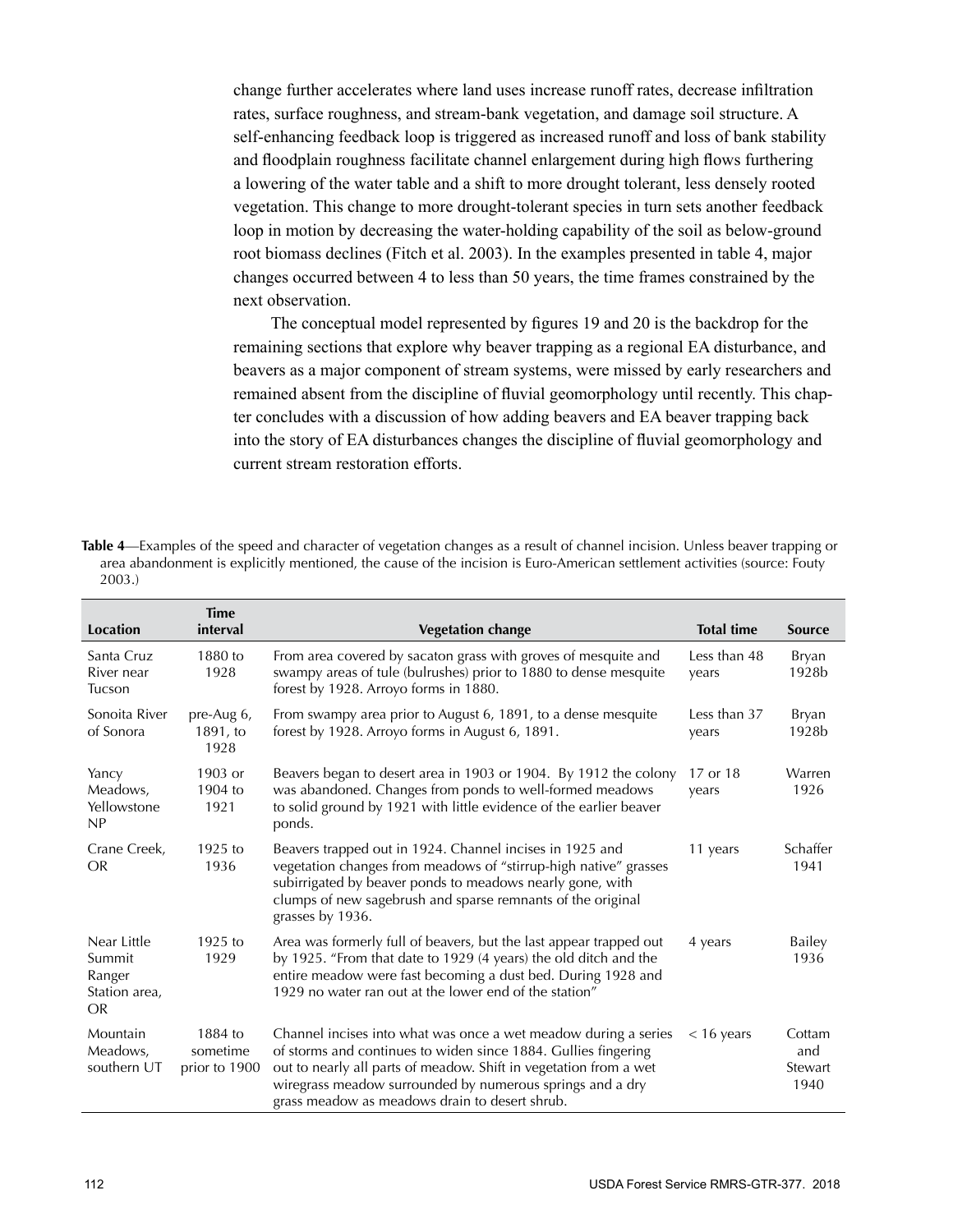# **The Geographies of Euro-American Beaver Trapping, General Land Office Surveys, and Early Expeditions**

Euro-American (EA) beaver trapping was temporally and spatially concentrated. It began in the 1600s on the East Coast and along the Mississippi and Missouri Rivers, in the early 1700s on the West Coast, and into the Interior United States in the late 1700s and early 1800s (Phillips 1961). The arrival of trappers in an area predated most settlement and scientific and military surveys by at least several decades, with a few exceptions. One exception is the East Coast where settlement and trapping co-existed in time (Cronon 1983) and numerous writings exist from the 1600s and 1700s on the local natural history of those areas (Meisel 1924). Other exceptions are the Lewis and Clark (1804 to 1806), Long (1819 to 1820), and Pike (1805 to 1807) expeditions in the West (Phillips 1961). These written observations, combined with later trappers' journals and records from fur companies, reveal complex, multi-channeled rivers abundant with beavers and beaver dams.

Yet, it was not these early records but those of the later GLO surveys and scientific and military expeditions that have been used to reconstruct the geomorphic and ecological characteristics of watersheds prior to settlement. Embedded in this reliance on the GLO notes for pre-settlement conditions has been an unspoken assumption that "the public land surveys were carried forward in virgin territory—unexplored and unmapped—in advance of settlement" (Clements 1985). However, regardless of the area examined, changes to the drainage network were well underway by the time the GLO surveys and various expeditions arrived, with the degree of change observed influenced by the number and type of EA disturbances that had occurred post-trapping.

The GLO surveys began in 1785 with the passage of the Land Ordinance. The first survey took place in Ohio in 1785 with subsequent surveys proceeding westward in response to pending EA settlement (Clements 1985; White 1996). It was a formalized gathering and storing of information. However, even by 1785 the area east of the Missouri and lower Mississippi Rivers had already been heavily trapped (Phillips 1961). In the New England landscape, beavers had ceased to be a dominant feature as early as the late 1600s (Cronon 1983). By the late 1700s to early to mid-1800s the beaver dams had been replaced by thousands of water-powered mill dams in New England and the Mid-Atlantic States. The mill dams trapped sediments eroding off the valley and hillslope in response to agriculture and logging, burying the beaver-created wetlands (Walter and Merritts 2008). In the Southwest and Intermountain West, trapping and the GLO surveys were more coincident in time but still separated by a decade or more (table 5). Some early researchers in the West acknowledge the occurrence of beaver trapping in their study areas and its implications (Dobyns 1981; Gregory 1917; Gregory and Moore 1931; Hendrickson and Minckley 1984; Leopold 1951), but the loss of beavers as a regional disturbance with major geomorphic and hydrologic significance was missed.

The temporal differences between when trapping occurred versus the GLO surveys and early expeditions was compounded by differences in their spatial geographies. Trappers followed streams in their search for beavers. In contrast, the GLO surveys recorded information about the land and its resources along linear grid lines spaced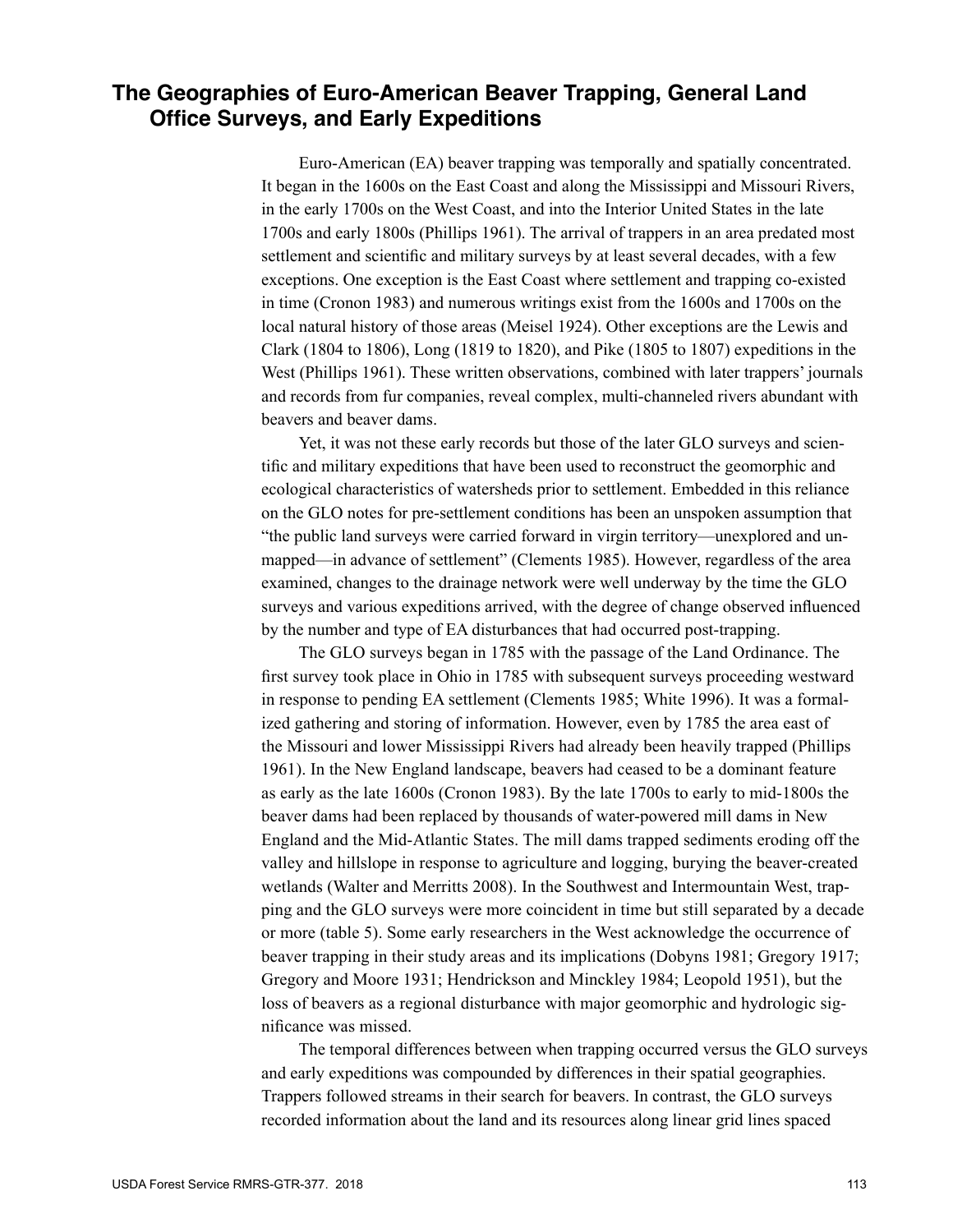**Table 5—**Estimated timing of beaver trapping, observations of discontinuous arroyos and incised tributaries, and baseline GLO survey (Source: Fouty 2003.)

#### **Site: San Pedro River, AZ**

#### **Dates trapped:** 1826-1827 (Pattie 1831)

Pattie and his party trap the river in March 1826 and take 200 beavers. They trap the river again in October 1827. No numbers given for the second time.

- **Next observation:** Military expeditions: 1846, 1852, 1859 (Leopold 1951).
	- 1846 Description of vegetation patterns in area (Johnston 1847).
	- 1852 near Pomerene: The stream banks not less than 8 to 10 feet high (Bartlett 1854).
	- 1859 There is a discontinuous gully near Pomerene. The river has a "width of about twelve feet and a depth of twelve inches [water depth], flowing between clay banks ten or twelve feet deep, but below it widens out and from beaver dams and other obstructions overflows a large extent of bottom land, forming marshes densely timbered with cottonwood and ash Hutton (1859)."
- **Estimated time between trapping and next observation:** 19 to 20 years.

**Baseline GLO surveys:** 1851, 1865, 1867 (White 1996).

#### **Site: Diablo Range, CA about 10.6 to 15.5 miles west of the San Joaquin River (Bull 1964)**

**Dates trapped:** 1829 to 1843 (Phillips 1961).

- Hudson's Bay Company trapped in California beginning in 1829 until 1843, returning "every year to trap the Sacramento-San Joaquin River systems and the area around the San Francisco Bay (p. 544)." The company took from the Bay area alone 10,860 beaver between 1830 and 1839.
- **Next observation:** GLO surveys in early 1850s (Bull 1964).
	- GLO surveyors noted the existence of "traces of older gullies on some of [alluvial] fans indicate that entrenched channels existed before sheep were brought into California in 1853 and before large-scale cattle ranching was introduced in western Fresno County."

#### **Estimated time between trapping and next observation:** 9 to 25 years

**Baseline GLO surveys:** 1852 to 1854 (Cooke and Reeves 1976).

#### **Site: Rio Puerco, NM, a tributary to the Rio Grande (Bryan 1928a)**

**Dates trapped:** 1823 to about 1838 (Weber 1971).

- "In 1823, however the fur trade from New Mexico had scarcely begun….most trappers certainly centered their operations on the virgin streams of the Pecos and Rio Grande valleys. The beaver supply in this convenient area was already being depleted" and by 1824 trappers were heading west. In 1827 American fur trappers were floating down the Rio Grande trapping as they went. 1832 to 1838 trapping occurs around the settlements along the Rio Grande valley.
- **Next observation:** Military expedition 1846 to 1847, 1849 (Bryan 1928a).
	- Abert (1847): banks were 10 or 12 feet high and vertical at a point west of Albuquerque. Banks were 30 feet further upstream near a ruined town. Simpson (1849): channel was 100 feet wide, contained stagnant pools of water; banks were 20 to 30 feet high about 5 miles above Cabezon (small village on the river). Late 1880s: many settlers testify that in many places the river had no banks or only small ones and in flood the river spread out over the entire valley floor.

### **Estimated time between trapping and next observation:** 9 to 23 years

**Baseline GLO surveys:** 1855 (Bryan 1928a).

### **Site: Non-specified tributaries in the Colorado River region (Dellenbaugh (1912)**

**Dates trapped:** 1824 to probably late 1830s (Chittenden 1954; Phillips 1961).

- All the major tributaries of the Colorado River were trapped.
- **Next observation:** The Powell expedition of 1871 or 1872 (Gregory and Moore 1931).
	- "I noted the same characteristics [trenching of stream beds] (and others probably also noted) years ago in places where there were no cattle and never had been"….. "I have seen earth-cliffs 30 to 40 feet high with all the characteristics of a rock-cliff erosion" (Dellenbaugh 1912).

#### **Estimated time between trapping and next observation:** 33 to 47 years.

**Baseline GLO surveys:** New Mexico: 1869; Arizona: post-1867; Utah: post 1855; Colorado: post 1880 (White 1996).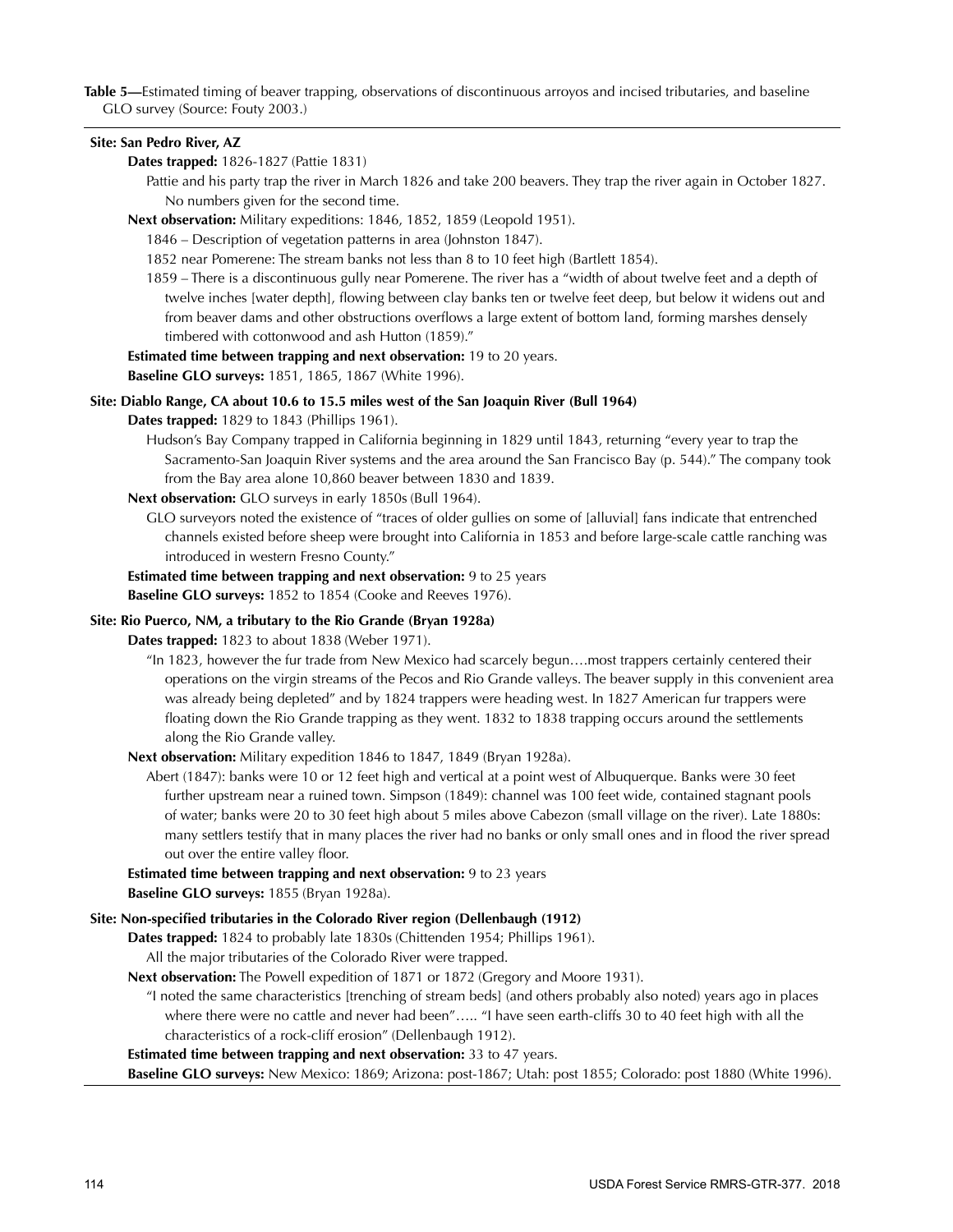1 mile apart. The GLO surveys focused first on those areas that were about to be settled or were in the process of being settled by Euro-Americans, leaving large portions of each State unsurveyed until later (Clements 1985; White 1996).

An example is the early military expeditions into Arizona and New Mexico. They entered the Gila River drainage from southern New Mexico via the Lordsburg Plain (Leopold 1951) making their observations of pre-settlement channel incision restricted to the middle and lower Gila River Basin (e.g., San Pedro River, the Santa Cruz River). The upper tributaries (e.g., San Francisco River, East and West Forks of the Gila River) were bypassed and changes unrecorded. Yet references to discontinuous arroyos ending at wetlands on the San Pedro River in 1846 (Cooke and Reeves 1976; Hastings and Turner 1965) suggest that these features would have existed in the upper watershed as well because the entire basin had been trapped between 1826 and 1834 (Pattie 1831; Weber 1971).

I am familiar with the upper Gila watershed, having collected stream data on several of its tributaries in the 1990s. These tributaries contain the appropriate valley characteristics for beaver dam complexes and beavers and I observed beaver sign on the East Fork of the Gila in 1993, 1994, and 1995. Therefore, had the GLO surveyors and early military and scientific expeditions explored the upper watershed, they likely would have observed areas where abundant beaver dam complexes and their relationship to wet meadows persisted. These observations would have led future researchers to ask different questions and come to different conclusions about the causal mechanisms leading to arroyo development.

The limited and selective exploration of the Southwest prior to EA settlement is an example of what Graf (1984) referred to as a "spatial bias." He saw this bias as "a major hazard in geomorphic theory development because of the relatively small size of the geomorphic research community." The limited number of researchers means that "individual scientists can affect the development of theory with relatively few publications, and therefore *the field origins* [emphasis added] of those few publications [or observations] assume disproportionate importance" (Graf 1984). This is what happened in the case of the spatially limited but high quality GLO surveys and early expedition records in these areas post-trapping. The fragmented but still visible influence of a once-abundant beaver population and the impact of recent trapping on drainage stability appeared localized. Thus their significance at a regional scale was missed by later researchers who would utilize these records.

### **Arroyo Formation in the Southwest and Intermountain West**

### The Role of Beaver Trapping

The presence of pre-historic arroyos and pre-EA settlement arroyos in the Southwest and Intermountain West (Balling and Wells 1990; Love 1979) has been central to the question about whether EA livestock grazing, climate change, randomfrequency events, or some combination was the dominant causal mechanism that led to widespread arroyo development after EA settlement (Cooke and Reeves 1976). Their presence led some early researchers to suggest that climate was the dominant causal mechanism and EA livestock grazing merely a "trigger pull which timed a change about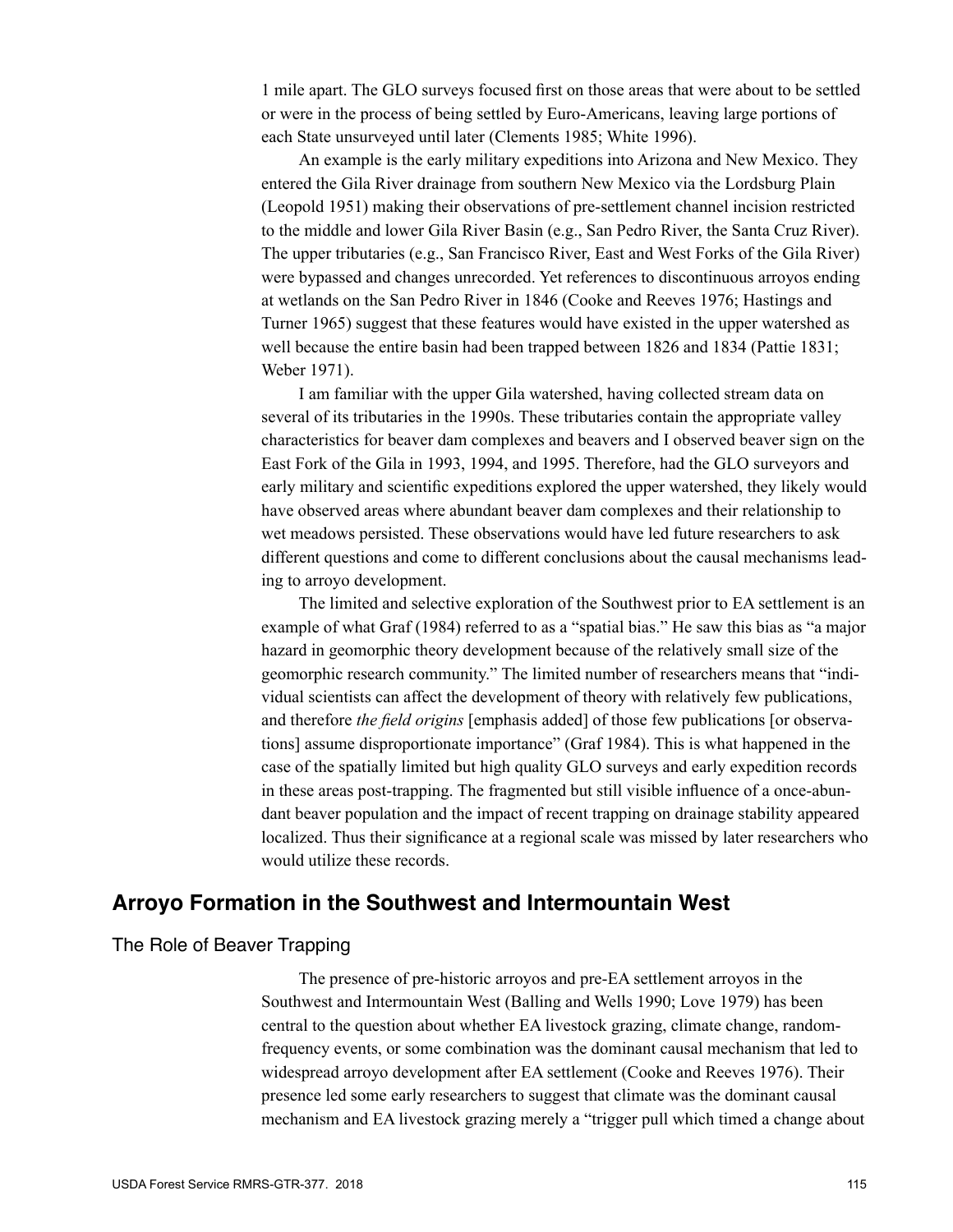to take place" (Bryan 1928a). This perspective suggested that streams in these regions were inherently sensitive to climatic variability.

The GLO surveys and early expeditions recorded two categories of features: one indicative of a stable fluvial system (wetlands, wet meadows), the other indicative of a destabilized fluvial system (discontinuous arroyos, actively incising tributaries), often within the same drainage (Cooke and Reeves 1976; Hastings and Turner 1965; Hendrickson and Minckley 1984). The active nature of the channel incision suggested that the destabilization had been fairly recent. Determining whether a long-term beaver presence followed by trapping could explain this mix of observations, a direct relationship between EA trapping and arroyo formation was considered supported if (1) trapping occurred in the area, (2) the time interval between trapping and the next observation (i.e., 15 years) was longer than the time needed for substantial channel incision to occur (i.e.,  $\leq 10$  years), and (3) the magnitude of the observed channelization could have occurred within the intervening time (Fouty 2003). In this case, beaver dam failures and non-repair would explain the channelization observed. When the interval between trapping and the next observation was shorter than 10 years, this suggested that large precipitation events and localized dam failures may have interacted synergistically to enhance large floods, thereby accelerating the rate of dam failures and channel incision. A literature review found that the features observed by the surveys and expeditions in the Southwest and Intermountain West occurred either in areas directly mentioned as being trapped or in the general area. The temporal separation between trapping and the next observations of stream conditions and site characteristics was 9 to 47 years (table 5).

The widespread and rapid removal of beavers throughout these areas led to the development of multiple base-level drops within individual drainages as dams failed and were not repaired. The impact of multiple base-level drops on channel development and drainage network expansion would have been amplified by the period of above-average precipitation from 1835 to 1849 observed in the tree-ring data (D'Arrigo and Jacoby 1991; Meko 1990; Meko et al. 1991). This period occurs shortly after trapping ceased in these areas but before the GLO surveys and early expeditions arrived. A second period of above-average winter precipitation, also identified in the tree-ring data, occurred from 1905 to 1920, or 1928 depending on the tree-ring chronology (D'Arrigo and Jacoby 1991; Meko 1990). This second wet period post-dated not only beaver trapping but settlement, widespread livestock grazing, and other land use activities. It is this second period of above-average precipitation that contributed to the large floods that widened and incised many streams in the West (Burkham 1972; Cooke and Reeves 1976), leading to a further expansion of the channelized network.

The early researchers who sought a causal mechanism to explain the pre- and post-settlement arroyos and changes in watershed hydrology did not understand the significance of the remnant populations of beaver and their scattered dams. Nor were they aware of the period of above-average precipitation that had occurred from 1835 to 1849. When impacts of the two events are combined, a different, more complex causal mechanism for the observations recorded by the GLO surveys and early expeditions and the later increase in flood frequencies and magnitudes appears. The causal mechanisms expand to include a long-term beaver presence followed by beaver trapping followed by above-average precipitation. These series of events explain not only the discontinuous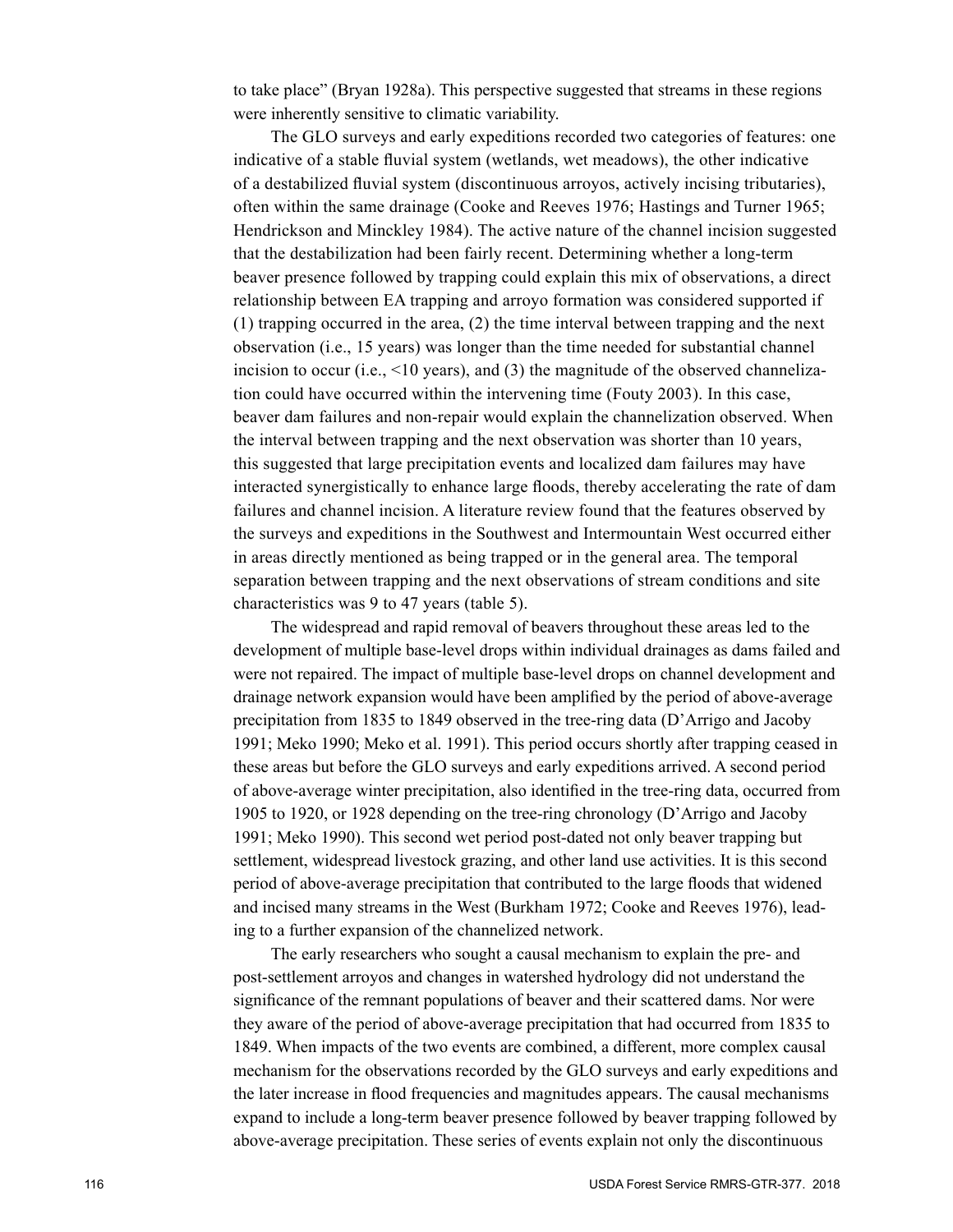arroyos and actively incising tributaries, but the occurrence of drainages in which the arroyos terminated at the base of a wetland.

A long-term beaver presence as an explanation for the wetlands (or cienégas) found in the Southwest is supported by Hendrickson and Minckley (1984). They found that mid-elevation wetlands characterized by permanently saturated, highly organic reducing soils occurred where (1) groundwater intersected the surface, (2) discharges were stable, and (3) flood peaks were low, minimizing the potential for scouring flows and channel incision. The features they identified causing groundwater to intersect the surface included upfaulted bedrock, changes in base level of the receiving stream, stream impoundments by landslides, and the development of a convex-concave profile. In their discussion of the convex-concave profile, they identified two mechanisms leading to its development: the deposition of coarse sediments and the placement of beaver dams along the stream. However, the influence of beaver dams extends beyond the profile. Similar to landslides, though on a smaller scale, beaver dams impound streams, provide local base-level control, and raise the base level of the channel by reducing ACC as they pond water and trap sediment. Though not as stable as bedrock, as long as beavers are present in the system to repair the dams, the dams will operate as a "continuously renewed, erosionally resistant substrate" (Parker et al. 1985).

The long-term presence of beaver dam complexes also creates stable wetlands. These wetlands are highly resistant to climatic variability and disturbance (Ives 1942; Naiman et al. 1986, 1988), and can have long residence times on the landscape when undisturbed (Hendrickson and Minckley 1984; Ives 1942; Naiman et al. 1988; Warren 1926). The dam complexes provide the two other requirements identified by Hendrickson and Minckley for wetland development (low flood peaks and stable discharge). Large ponds and wetlands in headwater streams have been observed to effectively dampen the effects of both large runoff events and prolonged drought (Grasse and Putman 1956; Hillman 1998; Hood and Bayley 2008). Beaver dams decrease flood peaks by storing water in the ponds and reducing ACC such that during high-flow events there is rapid access to the valley floor where potential flood storage and roughness are greater. In turn, the increased frequency of valley-floor flooding leads to higher water tables that stabilize base flows, minimizing the impacts of drought.

Once trapping occurred, the dams were no longer maintained and they ceased to act as "continuously renewed, erosionally resistant substrate" akin to bedrock. Instead they became points of base-level drop and knickpoint initiation. However, the greater resistance of wetlands to incision, compared to the dam sediments, would have effectively halted the headward migration of a knickpoint generated by a base-level drop downstream. The result was the development of the observed discontinuous channels interspersed with wetlands. It is possible that these drainages may have remained a mix of channels, ponds and wetlands without further EA disturbances. The wetlands and lush grasses and willows along channels would have maintained channel and stream bank stability and thus kept channels narrow, the stream-valley floor hydrologic connection high, and downstream flood peaks dampened.

Other areas within the West showed patterns and sequencing of change similar to that found in the Southwest. An example is the work done by Buckley (1992) on Camp Creek, a tributary to the Crooked River, and located in central Oregon. He found that the area had been trapped between 1824 and 1830 by Peter Skeen Ogden and his party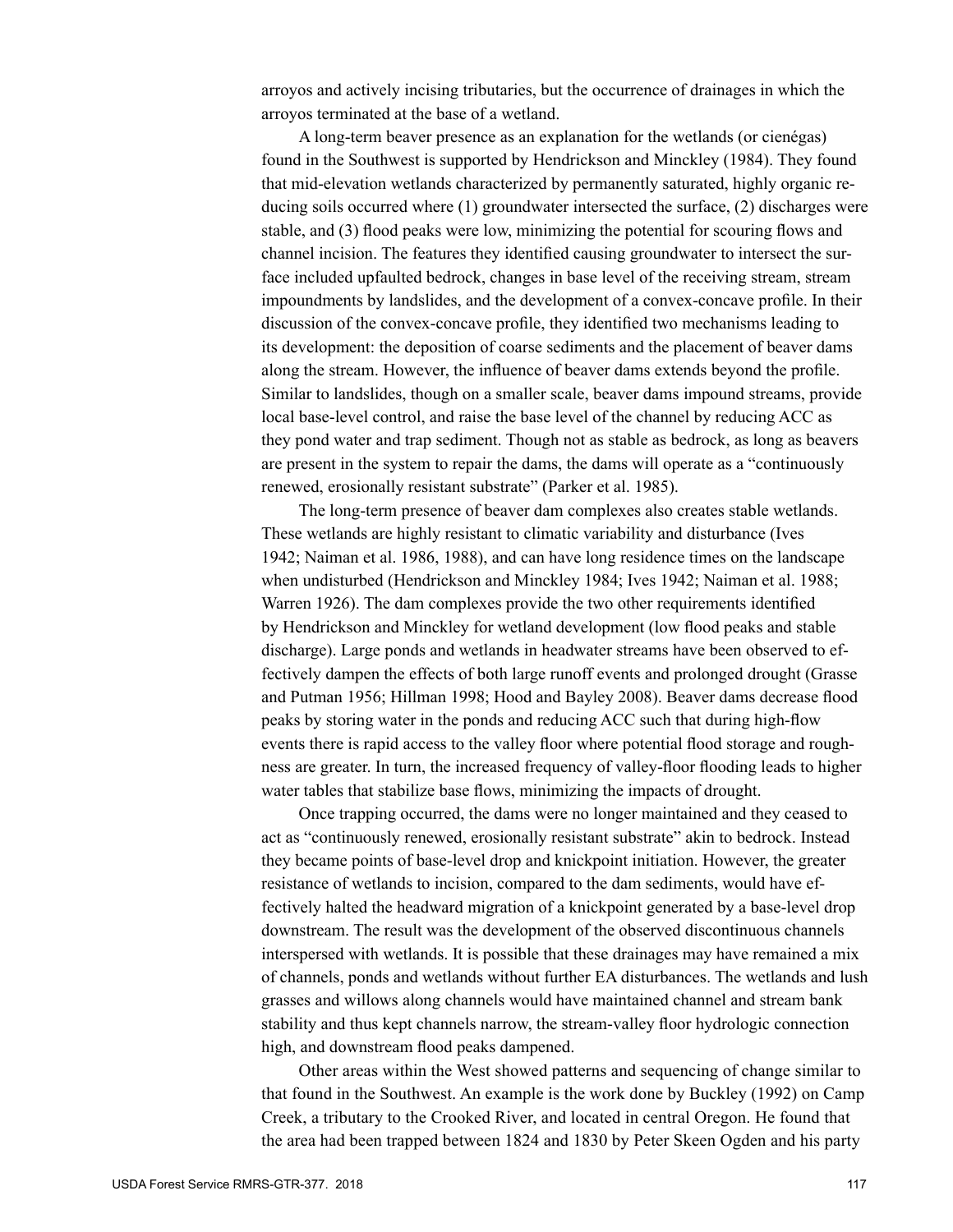and his journals reference plentiful beavers, willows, and aspen (Buckley 1992). Later records from military expeditions between 1858 and 1864 note lush grasses, willows, swampy areas, and abundant beavers and beaver dams along Camp Creek. By 1876, references to beavers are absent in the GLO notes, though they still mentioned the presence of large swampy areas along Camp Creek and narrow channel widths (10 to 33 ft). However, the GLO notes also mention that several homesteaders had been living along Camp Creek and its tributaries since 1871, which may account for the lack of beavers. Livestock were in the area by 1876 with numbers increasing into the early 1900s. By 1905 Camp Creek had incised 25 ft and widths had increased to 60 to 100 ft wide (Buckley 1992).

Not all areas had wetlands mixed with arroyos and incising tributaries. Places where the GLO notes or early expeditions mention arroyos but not wetlands include the Colorado Plateau (Dellenbaugh 1912), the Zuni River in Arizona (Balling and Wells 1990), the Rio Puerco in New Mexico (Bryan 1928a), and the Diablo Mountains in California (Bull 1964). F.S. Dellenbaugh, a topographer on the Powell expedition of the Colorado River area in the 1870s (Gregory and Moore 1931), mentioned seeing earth-cliffs bordering unnamed tributaries in this area in the 1870s that were 30 to 40 ft high. He observed these in areas where EA livestock grazing had not yet reached. He suggested that the tributaries were responding to a drop in base level on the main stem that had occurred for some unknown reason (Dellenbaugh 1912). The Colorado Plateau had been trapped in the 1820s and perhaps as late as the 1840s (Phillips 1961). Dellenbaugh's observations in the 1870s (30 years later) would be consistent with beaver-dam failures on tributary streams triggering multiple points of base-level lowering. It is possible that wetlands were present, but not observed. It is also possible that topography, the presence of Native Peoples and their villages, or both, eliminated wetlands prior to the next EA observation.

### The Role of Native Peoples

The influence of Native Peoples on arroyo development and the presence or absence of wetlands cannot be ignored. The difference between the impacts of beavers and beaver trapping versus Native Peoples' efforts may simply be one of aerial extent. Native Peoples would have influenced the areas around their villages creating localized changes (Dobyns 1981) while beavers would have had a wider distribution. Reagan (1924) observed that "every side-wash, canyon and flat had its village or villages, its dams, ditches and reservoirs, as is readily seen by examining the region." He argued that irrigation systems and check dams built by Native Peoples were responsible for the development of ponds, wetlands, and aggrading surfaces. Reagan's (1924) descriptions of height, composition and locations of the check dams are similar to beaver dams. The check dams were composed of earth, about 5 ft tall and, like beaver dams, would have required constant maintenance. Dobyns (1981) also supported the hypothesis that Native Peoples played a large role in reducing erosion via their check dams. He felt that their reduction in numbers due to contact with EA diseases and conflicts would have led to decreased dam maintenance and renewed erosion as the dams failed. The changes in the drainage network and hydrology would have been similar to those that occurred due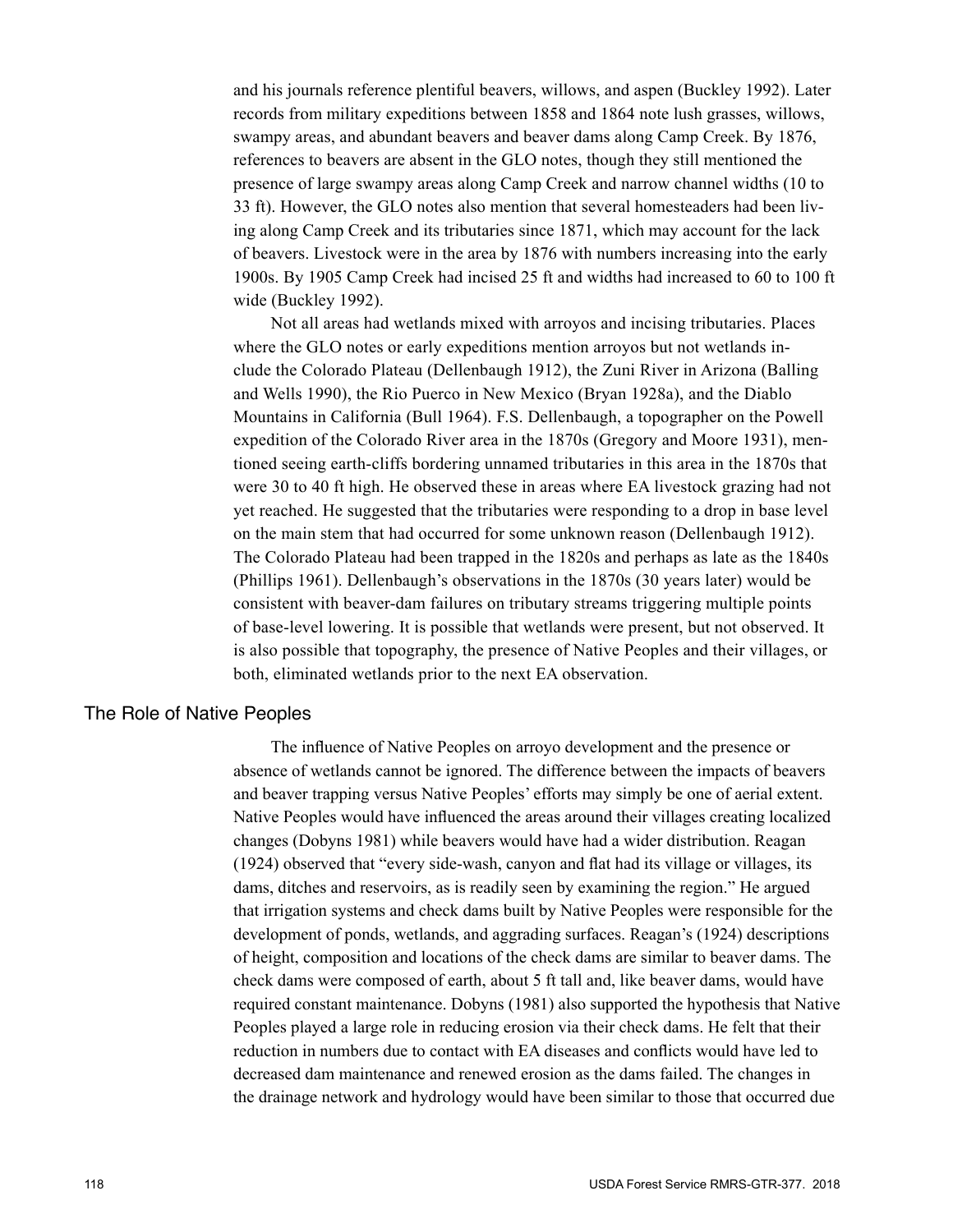to widespread beaver dam failures. Some of the dams attributed to Native Peoples may thus have been beaver dams given their wide distribution prior to EA trapping.

The Zuni River, located in Arizona and a tributary to the Little Colorado River, provides possible insight into this question of Native Peoples' influence because documentation exists of arroyos that pre-date both Spanish and EA activity. These early arroyos date from about 1680. Tree-ring dates indicate that the Zuni River had eroded to its present level by 1776 when Fray Dominguez observed an arroyo adjacent to the Zuni Pueblo as well as arroyos upstream of the pueblo (Balling and Wells 1990). Balling and Wells (1990) used modern precipitation records (1897 to 1985) and post-settlement arroyo development to analyze potential causes of early arroyo formation. They suggested links between arroyo formation and changes in local precipitation patterns, particularly precipitation intensities. However, these very early arroyos were in the vicinity of a pueblo, complicating the direct link to precipitation. The Native Peoples may have deliberately or unintentionally altered some feature of the landscape that caused arroyos to form, such as the digging of an irrigation trench, failure of a check dam, or removing beavers from an area. Grazing by Native Peoples' sheep and horses, which had arrived with the Spanish (Love 1916), may have also contributed to arroyo formation by reducing upland vegetation around the pueblo. References from the 1847, 1849, and 1852 expeditions into this area and elsewhere in eastern Arizona mention the presence of numerous Indian horses and sheep and areas with limited forage for their mules (Leopold 1951). The link between arroyo expansion in the Zuni River area and EA beaver trapping after 1849 is clearer because the timing of trapping in the area and the period of above-average precipitation (1835 to 1849) are known.

The Little Colorado River Basin where the Zuni River occurs was trapped for beavers in the 1820s and 1830s (Gregory and Moore 1931; Phillips 1961). Leopold (1951) cites references to the presence of beaver lodges in 1852 on the Little Colorado River slightly upstream from the town of Holbrook. This would place the lodges roughly 36 linear miles downstream of the confluence of the Zuni River and the Little Colorado River. In addition, the 1852 expedition observed in one place on the Zuni River below the village of Zuni (now a dry wash) "a few populars… and near these trees was a beaver-dam" (Leopold 1951). While the observation of populars [poplars] and beaver dams in this area may have been a rare sight in 1852, it indicates that beaver were present in the area. Their loss would have made streams more susceptible to channelization during the wet period that followed their removal especially in those areas where vegetation had been altered by Native Peoples' livestock or agriculture. Beaver dam failures likely combined with human check dam failures, their similar appearance and function triggering similar effects. The lack of references to wetlands in the area around the Zuni Pueblo by the early military expeditions suggests that the long-term presence of Native People may have already modified conditions such that wetlands had been lost in response to earlier activities.

### **Reexamining Changes on the Gila River in Light of Beaver Trapping**

This analysis of changes on the Gila River builds on an earlier study by Burkham (1972) in which he assessed the likely causes of the channel widening between 1905 and 1917 on the Gila where it flowed through the Safford Valley of Arizona. This river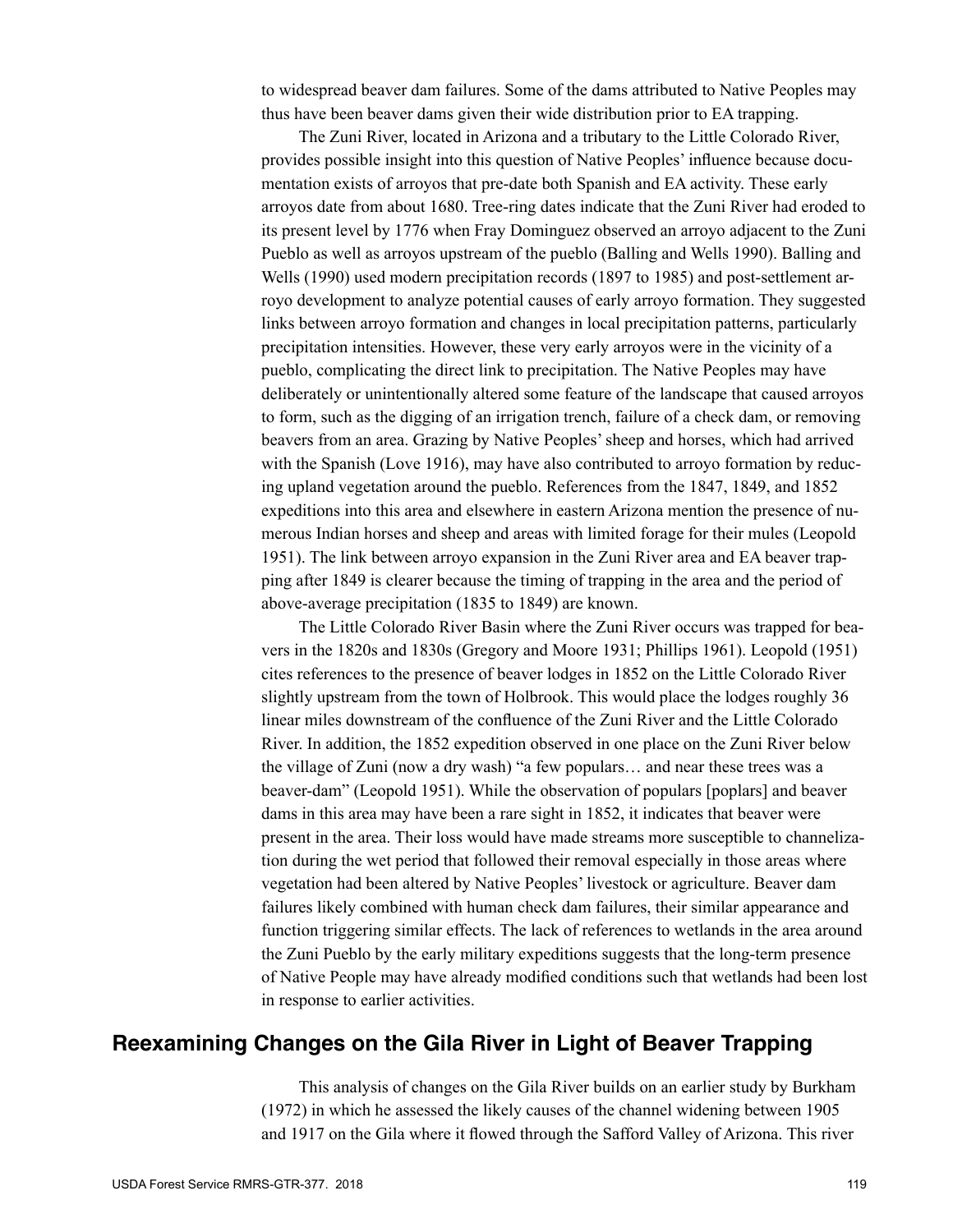basin, in southwestern New Mexico and southeastern Arizona, is a watershed scale example of how interpretations of causal mechanisms of change can vary once placed in a historical context that includes beaver trapping and more climate information.

The drainage area contributing to the Gila where it flows through the Safford Valley is about 7,900 miles<sup>2</sup>. In 1875, the average channel width was less than 150 ft. Between 1905 and 1917 the average width increased to about 2,000 ft during several large magnitude winter floods (Burkham 1972). The bulk of the widening occurred in 1905 and 1906 and the source of the large floods was the mountainous headwaters of the Gila River. Examination of stream discharge and precipitation data available after 1910 shows a strong correlation between large magnitude floods in the Gila River and rainon-snow events or high-intensity, long-duration storm events (Burkham 1970). Based on this correlation, Burkham (1972) concluded that the large flood magnitudes in 1905 and 1906 were the result of precipitation events in the headwaters. His conclusions relied on the tree-ring data of Stockton and Fritts (1968) for Arizona, which identified 1907−1926 as the wettest 20-year period since 1650.

Burkham (1972) also considered whether livestock grazing, rather than precipitation, could have been responsible for the large magnitude floods that occurred between 1905 and 1917. He concluded that livestock grazing was not a factor based on his understanding that livestock appeared to be largely restricted to the lower watershed while the floodwaters had their source in the upper watershed. However, livestock grazing had occurred in the upper watershed. Swift (1926) noted livestock grazing on Bonita Creek, a tributary to the Gila River upstream of the Safford Valley, as early as 1884. Winn (1926) noted livestock grazing on the West Fork of the Gila River in the 1880s. A 1993 environmental impact statement for a cattle allotment on the East Fork of the Gila River stated that the area was severely overgrazed by 1908 (USDA Forest Service 1993). The reference to overgrazing indicates that livestock were using the East Fork drainage prior to 1908. There is no reason to assume that the West Fork of the Gila and Bonita Creek would have been grazed in the 1880s while the East Fork of the Gila, San Francisco River, and other tributaries would have been ignored by early livestock owners.

In this arid landscape, the impact of livestock in the tributaries would have been high around the streams. Hendrickson and Minckley (1984) concluded that grazing in the 1880s would have been concentrated within a 3-mile radius of streams because livestock rarely travel more than 3 miles from a water source and only lightly graze areas greater than 1.8 miles from water. The result would be concentrated use along the tributary stream corridors accelerating the rate at which riparian vegetation and bank resistance to erosion decreased. Livestock grazing in the upper watershed would have also decreased upland vegetation, decreasing surface roughness. The reduced roughness and resistance to erosion would have resulted in gully development in the uplands, thus facilitating the increase in storm runoff reaching the stream channels. The changes that occurred in Mountain Meadows, Utah, in 1884 is an example of this gully development and captures the speed at which it could occur (Cottam and Stewart 1940, table 3).

Increases in runoff leading to elevated streamflows would have enhanced and accelerated changes triggered by the earlier beaver trapping. The Verde, Salt, San Pedro, San Francisco Rivers (tributaries to the Gila), as well as the Gila itself are all mentioned by name as being trapped between 1826 and 1834 (Pattie 1831; Weber 1971). While not specifically mentioned, the smaller tributaries would have also been trapped as trappers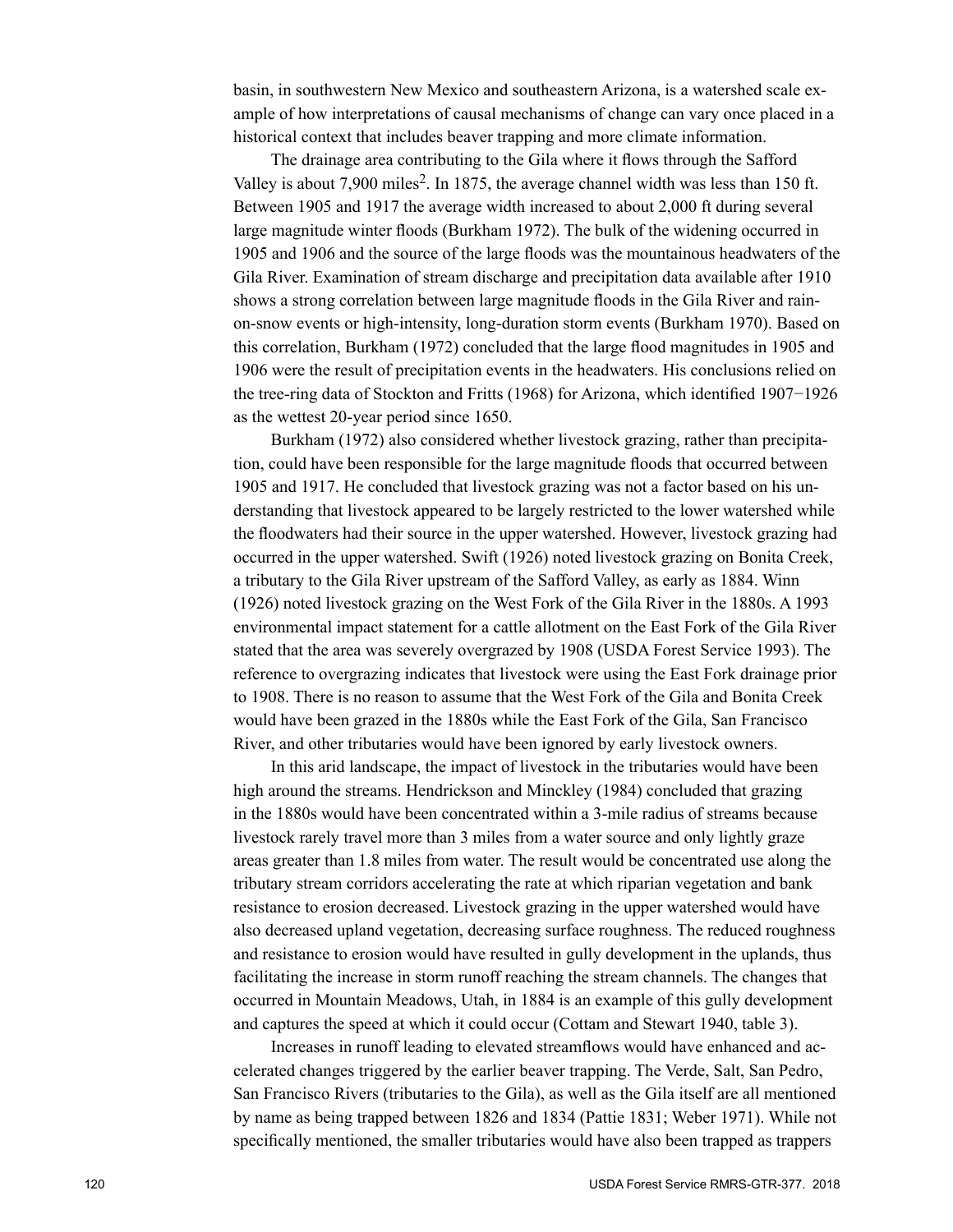systematically moved through the area. Thus, EA livestock grazing in the Gila River basin becomes the second, not first, large-scale regional disturbance in the area.

While Burkham (1972) focused on the 20-year period from 1907 to 1926 identified in Stockton and Fritts (1968), they also examined 10-year intervals. In this interval set, 1831 to 1840 showed up as having a relatively high probability of above normal precipitation. This time interval is close to the 1835−1849 interval identified by later researchers (D'Arrigo and Jacoby 1991; Meko 1990; Meko et al. 1991), both intervals post-dating intensive trapping. Thus, effects of beaver trapping (1826−1834), followed by a wet period (1831−1840 or 1835−1849), and then by intensive grazing in the upper watershed (early 1880s) would have interacted synergistically to accelerate drainage network development in the headwaters. The result would be more rapid transfer of water from the upper to the lower watershed, increasing flood frequencies, and amplifying flood magnitudes for precipitation events of all sizes.

The above scenario of a watershed that had recently undergone changes of such a nature that it was now responding to precipitation events differently is supported by the oral history of the Gila River Pima Indians and historical newspaper accounts that predate the 1910 installation of stream gages in the watershed. Floods occurred in 1833, 1869, 1880, 1884, 1889, 1891, 1895, and 1896 (Dobyns 1981; Burkham 1970). The floods of 1833, 1895, and 1896 are of particular interest. The 1833 flood was the first major downstream flood recorded in Gila River Pima Indian oral history (Dobyns 1981). Since trapping had been ongoing in the upper watershed since 1826 and mostly done by 1831 (Pattie 1831), Dobyns (1981) suggests that this flood may have been the result of the abrupt collapse of beaver dams destroyed in the preceding decade. This scenario is reasonable given that large discharges have been documented occurring in response to abrupt dam failures (Butler 1989; Hillman 1998) and the tree-ring data that recorded a period of above-average precipitation around that time (1830−1841 or 1835−1849). The floods of 1895 and 1896 were unusual because they occurred during the Southwest's third most severe drought in the last 1,000 years (D'Arrigo and Jacoby 1990). These floods are a strong indication that the drainages in the upper watershed had changed.

The timing of the GLO surveys and early expeditions and their spatial geographies influenced the direction that future researchers went as they sought to explain arroyo formation and large magnitude flood events post-EA settlement. When the surveys and expeditions arrived in the Southwest in the 1850s, beavers had somewhat recovered from near extinction. There would have been little awareness of how much their numbers have been reduced or of the precipitation events that followed. Beavers were observed on the San Carlos River in 1846 (Leopold 1951), on the Little Colorado River in 1884 (Colton 1937), and on the San Pedro River in 1858 and as late as 1882 (Hastings and Turner 1965).

The 1858 observation on the San Pedro River is of interest because it notes the following spacing of beaver dams:

The San pedro river as they Call it—is a stream one foot deep six ft wide and runs a mile and half an hour and in ten minutes fishing we Could Catch as many fish as we Could use and about every 5 miles is a beaver dam this is a great Country for them (Hastings and Turner 1965).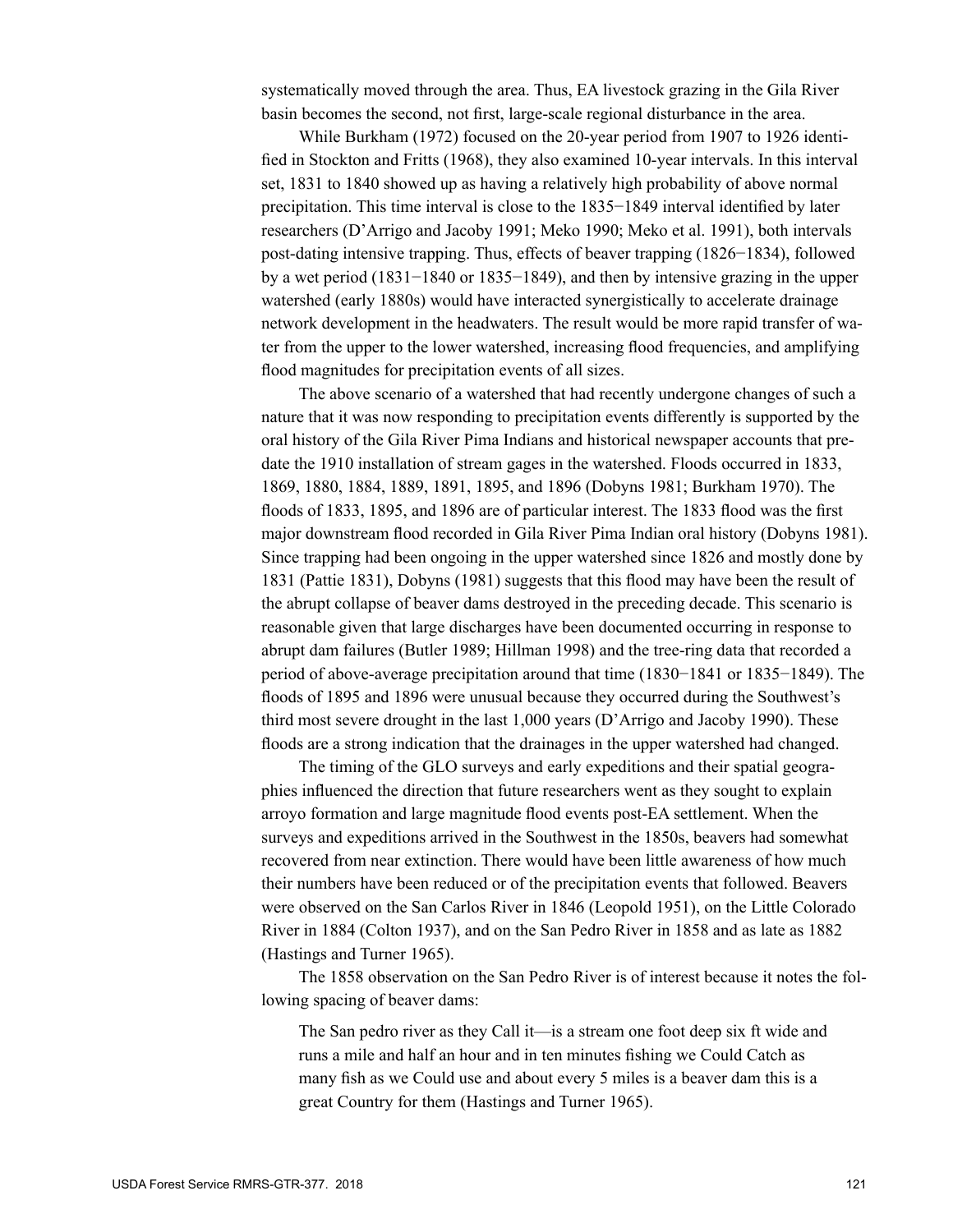Comparing the 1858 dam spacing to the numbers of beavers taken by trappers in 1826 from the San Pedro and to dam spacing found today in basins with relatively unexploited beaver populations makes clear the magnitude of change that had occurred. In 1826, trappers took 200 beavers from the San Pedro River and found beavers so abundant that they named it the Beaver River (Pattie 1831). Examples of average dam frequencies include 17 dams/mile in two drainage basins in Quebec (Naiman et al. 1986), 4 dams/ mile in the Kabetogama Peninsula in Northern Minnesota (Naiman et al. 1988), and up to 6.5 dams/mile in Bridge Creek in eastern Oregon (Demmer and Beschta 2008)—all much greater than the 5 mile per dam spacing noted on the San Pedro River in 1858.

# **Explaining the Absence of Arroyo Formation From 1750 to 1825 Despite Large Herds of Spanish and Mexican Livestock**

The relative contributions of livestock grazing versus climate as the cause of widespread arroyo formation in the Southwest post-EA settlement has been in question for nearly a century. Part of the reason for the uncertainty is that large livestock herds existed twice in the Southwest (1750−1825 and 1870−1905) but widespread arroyo formation occurred only once, from 1870 to 1905 (Cooke and Reeves 1976; Denevan 1967). Both periods of large herds had below-normal seasonal precipitation. Possible explanations for this discrepancy in landscape response to livestock grazing have included: (1) a gradual, long period of change in climate that altered vegetation to the point that watersheds in the late 1800s were more sensitive to livestock grazing than in the late 1700s to early 1800s; (2) the combination of overstocking the range and severe summer drought that occurred in the late 1800s but not in the prior period; and (3) some combination of the two (Cooke and Reeves 1976; Denevan 1967). Another explanation involves the change in beaver numbers and distributions between the two periods of intensive grazing.

Beavers were abundant in the late 1700s and early 1800s but greatly reduced by the late 1800s due to EA trapping in the 1820s and 1830s. Therefore, Spanish and Mexican herds would have grazed on landscapes that pre-date EA beaver trapping while the EA livestock herds grazed on landscapes that post-date trapping. The presence of abundant beavers during the time of Spanish and Mexican livestock grazing would have minimized any impacts that reduced upland vegetation had on runoff and potential flood magnitudes. Beaver-created wetlands and ponds would have provided stability to the fluvial systems during periods of drought and heavy rainfall (Bailey 1936; Grasse and Putman 1950; Hendrickson and Minckley 1984; Hillman 1998; Hood and Bayley 2008; Johnston and Naiman 1990). Despite the heavy sheep and cattle grazing, the dams would have kept ACC low, causing the additional water to be distributed onto the valley floor where its erosive power was less. When dam failures did occur, they would have been repaired or only localized, preventing the development of permanent arroyos or a channelized drainage network. In addition, use of the upper watershed for livestock grazing was likely much more limited during the earlier period than after the EA heads arrived (Love 1916).

When the large EA livestock herds arrived in the 1870s and began moving into the headwaters (Love 1916), the buffering effect of beavers and intact beaver dams had been gone for 30 to 40 years. The period of above-average precipitation, post-trapping but prior to EA settlement and grazing, would have accelerated dam failures and channel development. While agriculture increased in the lower watershed and other activities such as road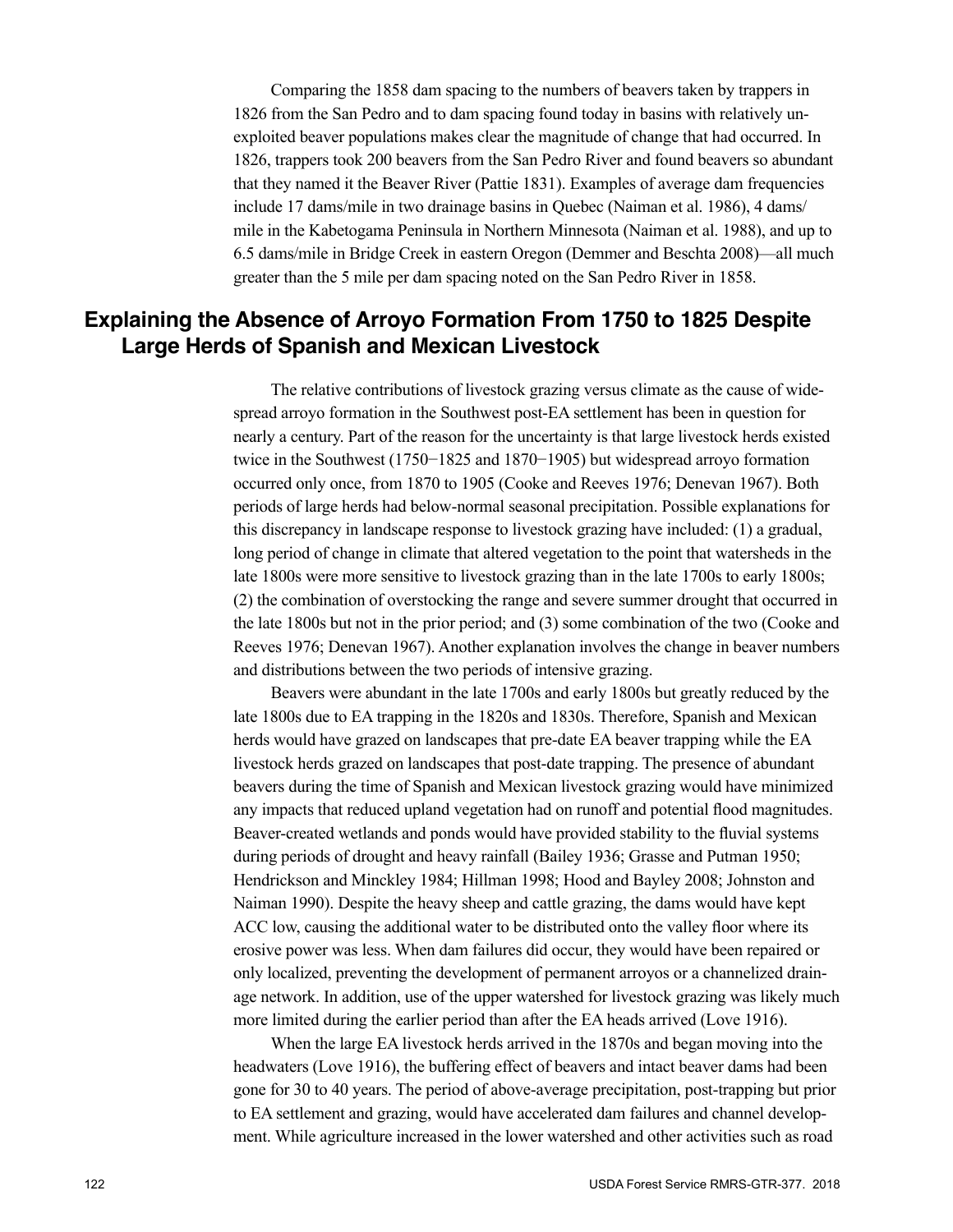building and logging contributed to changes on the land, it would be livestock grazing in the upper watershed that made the next large contribution to channel changes because it was the most widely dispersed and use would have been concentrated along the stream corridors. Thus the extensive arroyo development from 1870 to 1905 was the response of an increasingly destabilized system in which one regional EA disturbance (trapping) was overlain by another regional disturbance (grazing), along with other localized EA impacts. As a result, even small climate events were now capable of increasing the channel network (table 3) and flood magnitudes as demonstrated by the frequent pre-1900 floods despite periods of drought.

### The Question of Stream Sensitivity to Climate Variability

Adding beaver trapping into the story with the addition of newer tree-ring data helps answer the question: Are Southwestern streams and riparian zones inherently sensitive to climatic variability? The answer to the question is "no," as long as stabilizing influences, such as abundant beavers and well-vegetated landscapes, are maintained because climatic variability is the norm. Using tree-ring data from northern New Mexico, D'Arrigo and Jacoby (1991) identified five periods of substantial drought and five periods of above-average winter precipitation over the last 1,000 years. Therefore, neither the drought nor the above-average precipitation in the late 1800s and early 1900s is unique, though the abruptness of the shift from severe sustained drought to above-average precipitation in the early 1900s does not appear to have a match in the tree-ring data (D'Arrigo and Jacoby 1991). Regardless, abundant research supports the ability of beaver ponds and wetlands to mitigate the effects of both drought and abundant precipitation on streamflow and stream systems (Bailey 1936; Beedle 1991; Grasse and Putman 1950; Hey and Philippi 1995; Hillman 1998; Hood and Bayley 2008; Schaffer 1940). Thus, rather than instability and sensitivity to climatic variability being an inherent characteristic of streams in the Southwest and elsewhere, this responsiveness is the result of EA beaver trapping with impacts compounded as subsequent EA disturbances occurred.

# **From Past to Present: Placing Hydraulic Geometry Relationships in Their Historic Disturbance Context**

The early GLO surveys and expeditions lacked information on numbers and distributions of beavers and the appearance of stream ecosystems pre-trapping. The speed of the changes, the timing, and the spatial geographies of the surveys and early expeditions versus trapping, and the continued presence and perceived abundance of beaver post-EA trapping, gave the impression that the significance of beaver trapping at the watershed and regional scale was minimal. It was into this post-trapping, changing landscape that the field of geomorphology emerged in the 1870s. However, it was not until the 1940s that fieldwork and quantification of field data took hold in the discipline (Morisawa 1985). By then most streams in the lower 48 States had undergone multiple adjustments in channel morphology and hydrology in response to various land uses and climatic events. Evidence of beavers as a defining influence on stream ecosystems had become lost by the late 1700s to early 1800s in the East as other land uses buried beaver-created wetlands beneath feet of sediment (Walter and Merritts 2008). It had become fragmented by the 1850s in the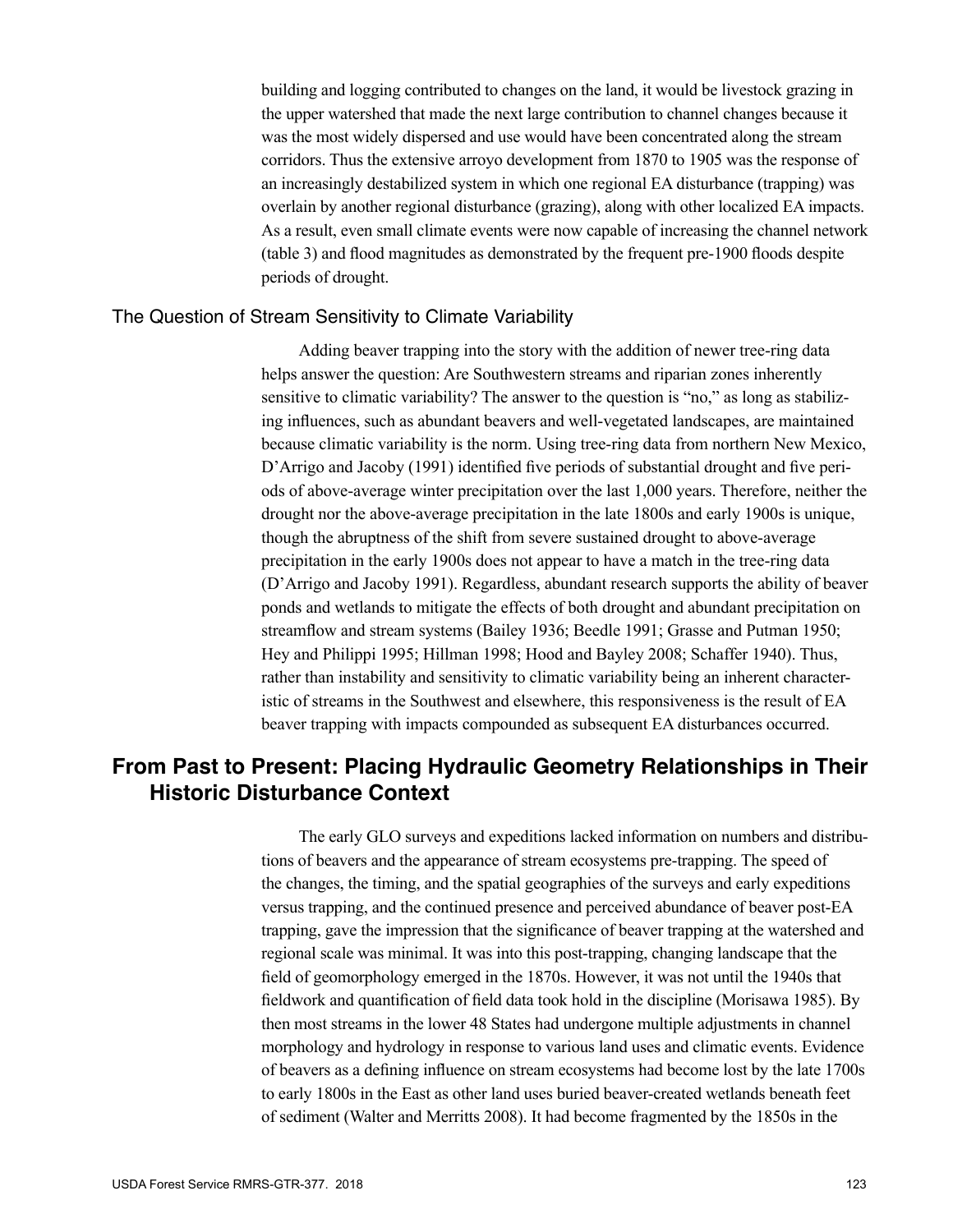Southwest and Intermountain West by the time the GLO surveys and expeditions arrived, and invisible everywhere by the 1940s.

Using the limited tools and information at their disposal, the early geomorphologists developed relationships that continue to define the discipline and influence stream restoration efforts. However, new information and the development of new tools require that the relationships and observations found in early publications—publications covering such topics as hydraulic geometry (Leopold and Maddock 1953), formation of river floodplains (Wolman and Leopold 1957), and channel patterns (Leopold and Wolman 1957)—be reevaluated as to their meaning and appropriateness as guiding principles in stream restoration. Leopold and Maddock's (1953) hydraulic geometry relationships serve as an example of how the interpretation of data and observations change once new information is incorporated into the analysis.

Leopold and Maddock used data from 112 stream gages to develop their hydraulic geometry relationships. They chose data from a diversity of geographic locations (fig. 21a), physiographic and geologic types, and sizes because their intent was to examine channel morphology, stream velocity, suspended sediment loads, and discharge information for general trends. The author found gage installation dates for 104 of their 112 gages ([http://water.usgs.gov](http://water.usgs.gove)). Ninety-four percent of these gages were installed after 1900 (fig. 21b) and after two waves of regional, large magnitude EA disturbances (table 6). When their data are placed within this historic disturbance context, it becomes clear that the hydraulic geometry relationships they developed, and the processes and rates of change they observed, reflected highly altered fluvial systems. By the time the gages were installed, the drainages had become interconnected systems of channels, the streams had become entrenched, over-wide, and hydrologically disconnected from their valley floors, and beavers no longer played their once defining role.

The first regional disturbance that influenced all their stream gages was beaver trapping. The second regional disturbance varied depending on location. For the stream gages east of the Mississippi River, the next regional disturbance was the building of thousands of water-powered mill dams. These dams trapped the sediment eroding off hillslopes and valley bottoms due to logging and agriculture. As time went on, the mill dams failed and new channels developed (Walter and Merritts 2008). For the lower Midwest stream gages (Kansas, Nebraska, and Missouri), the next regional disturbance was intensive agriculture in which abundant wetlands and beaver ponds were drained (Hey and Philippi 1995). The magnitude of stream changes in this area was captured by Schumm and Lichty (1963) in their work on the Cimarron River in southern Kansas. The Cimarron River increased in average width from 50 to 1,200 ft between 1874 and 1939 over roughly 175 miles with the variability in magnitude reflecting differences in bank composition and cohesiveness once the stabilizing vegetation had been removed (fig. 22).

Finally, for the Northern Rockies/Rockies stream gages (Montana, North Dakota, South Dakota, and Wyoming), it is livestock grazing that is the next regional disturbance. Leopold and Miller (1954), in their work on alluvial valleys in Wyoming, discuss the amount of channel incision that had occurred in this area. They specifically reference some of the same streams used by Leopold and Maddock (1953) in their hydraulic geometry paper. Thus by the time their stream gages were installed, the drainages conveyed water and sediment very differently than they once had.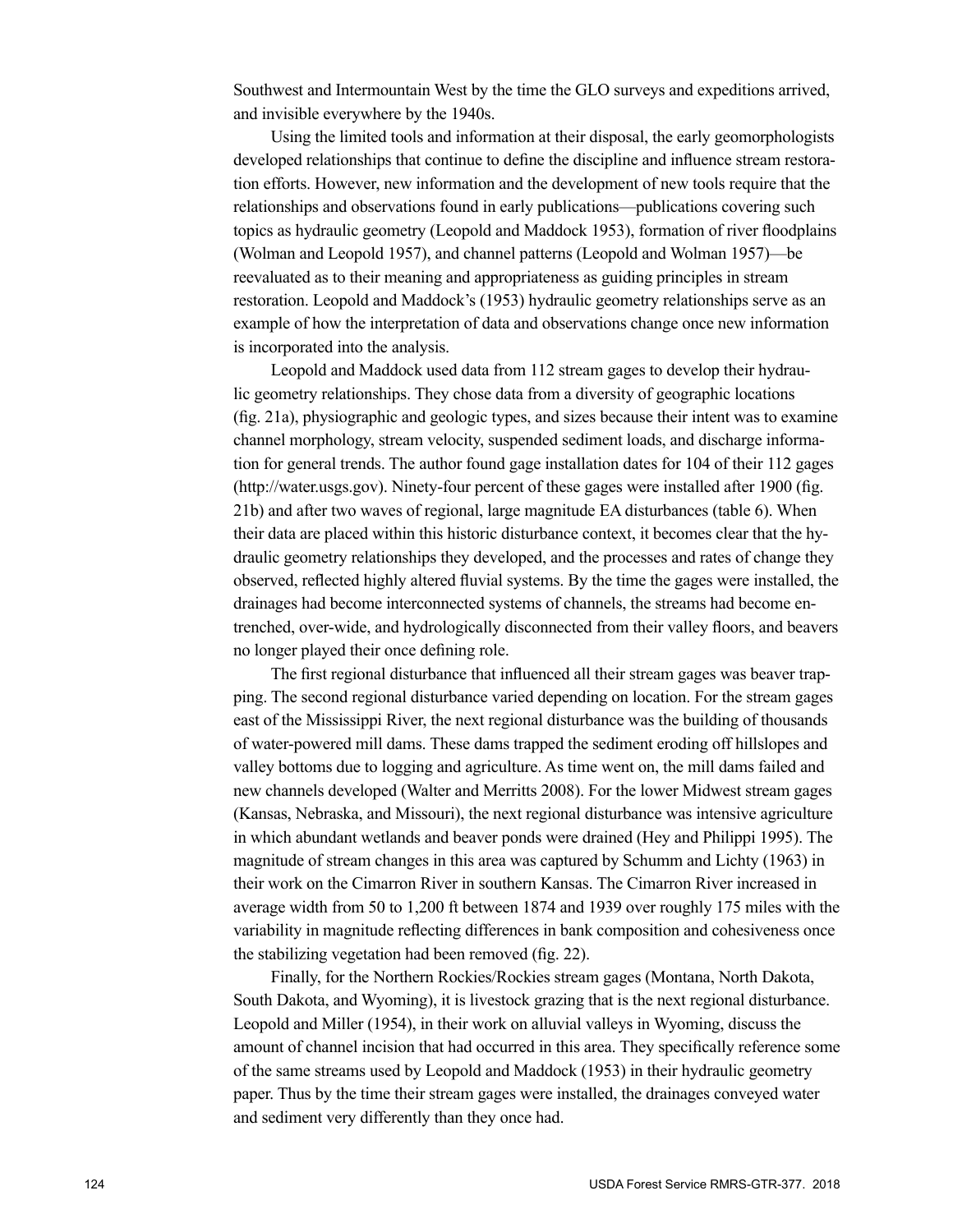

**Figure 21—**Spatial and temporal distribution of the stream gages used by Leopold and Maddock (1953) and the generalized timing of beaver trapping in the lower 48 States (source: Fouty 2003). **(a)** Spatial distribution of the stream gages. Gages are represented by the RED dots  $(N = 104)$ , GREEN = beaver trapping from 1600s to 1785, ORANGE = beaver trapping from 1810 to 1850, WHITE = no known beaver trapping. **(b)** Installation dates for stream gages (sources: Installation dates U.S. Geological Survey website http://water.usgs.gov. Eight of the gages listed in Leopold and Maddock 1953 were not listed on the website; beaver trapping dates Phillips 1961).

Leopold and Maddock's hydraulic geometry relationships have become one of the guiding principles of fluvial geomorphology. While their relationships have been refined and made more place-specific since 1953, the conceptual model of drainages being interconnected channels remains. The continued use of these and other relationships developed from highly altered stream systems means that restoration efforts end up reinforcing the damage and loss of system resiliency that began with the fur trade in the 1600s.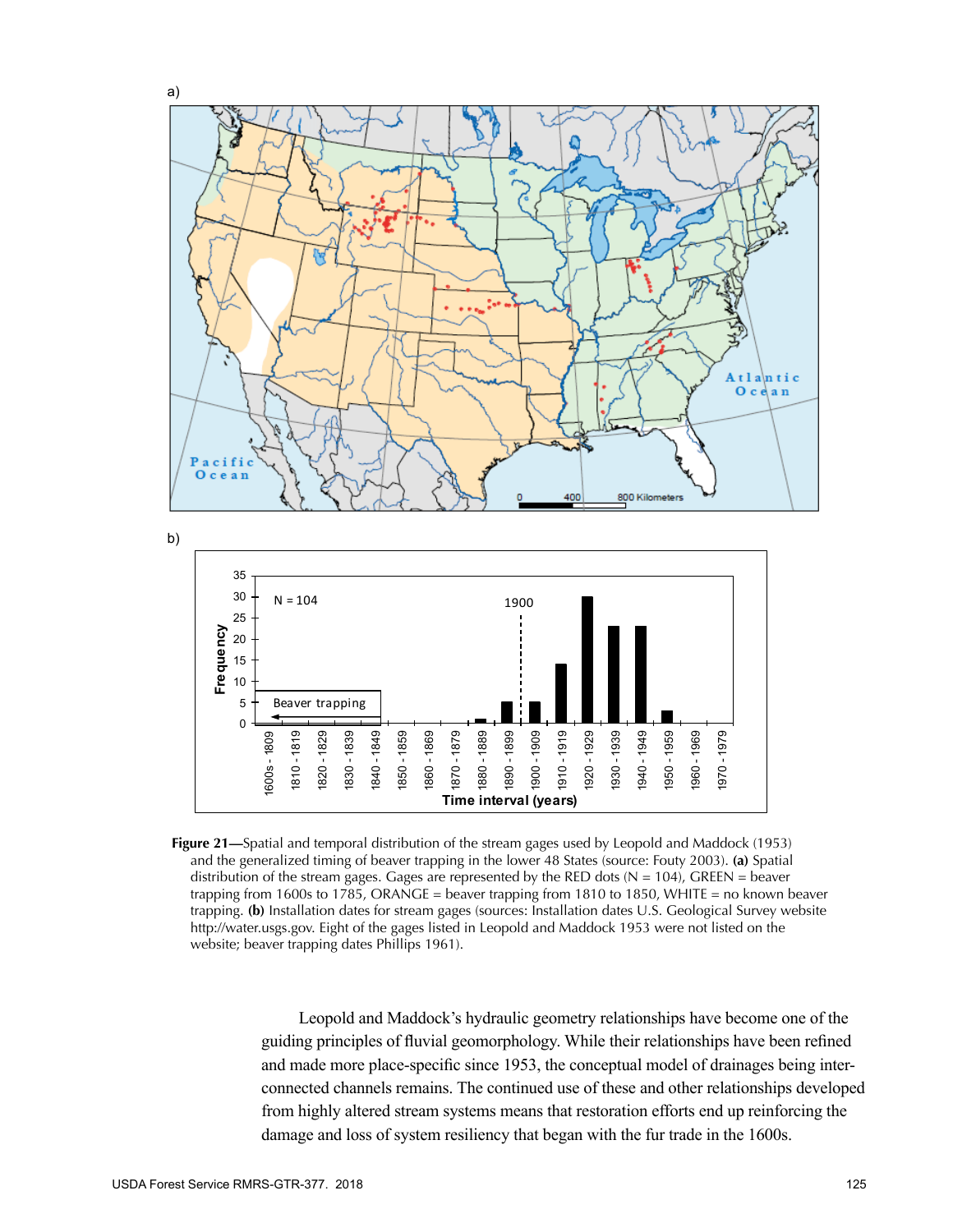### **Beaver establish a long-term presence**

- **Upper watershed:** Drainage network pattern a mix of ponds, wetlands and channels. Complex mosaic of riparian vegetation. Stream-valley floor hydrologic connection high and the valley floors frequently flooded. Stream ecosystem has low sensitivity to climatic variability, high resistance to disturbance and recovers rapidly after a disturbance.
- **Lower watershed:** Flood magnitudes and the frequency of large magnitude floods decreases and flood durations increase.

#### **First large-scale Euro-American disturbance: Beaver trapping**

Widespread, temporally concentrated, and systematic removal of beaver from watersheds.

#### **Drainage network transition I**

- **Upper watershed:** Dams fail, ponds drain and stream incises into fine sediments trapped behind the dams. Drainage network shifts to an increasingly channel-dominated network. Stream-valley floor hydrologic connection decreases as channels incise and widen. Wetland and riparian vegetation patterns begin to change in location and abundance in response to localized channelization, dropping water table, decreased valley floor flooding and beaver forage, and exposure of pond sediments. Reaches with intact wetlands continue to have low sensitivity to climatic variability but other areas have increased sensitivity due to channelization. Decreasing resistance to climatic variability and disturbance. Increased channelization in the upper watershed results in more rapid transfer of water from the upper to lower watershed. Drainage network a mix of channelized and nonchannelized reaches.
- **Lower watershed:** Channel morphology may remain unchanged as valley floor and stream bank vegetation still abundant and dams were located on the floodplains and backwater areas. However, complexity of vegetation communities changing as a result of beaver removal. Possible increases in flood peaks and decreases in flood durations due to greater channelization in upper watershed and periodic abrupt dam failures.

#### **Second wave of large-scale Euro-American disturbances (i.e. grazing, agriculture, logging, milldams, ditches)**

**Upper and lower watershed:** Vegetation removed from uplands, valley floor and stream banks. Wetlands drained deliberately or incise due to land use activities. Creation of points of flow convergence (roads, canals). Result is large increases in runoff and decreases the resistance of uplands, valley floors, and stream banks to erosion.

**Upper watershed:** Channelization expands and discontinuous channels begin to coalesce.

#### **Drainage network transition II**

**Upper and lower watershed:** Increases in available channel capacity as channels incise and widen. Water routed from upper to lower watershed during a storm event more rapidly. Streams and valley floors hydrologically disconnecting. Frequency of valley floor flooding in upper watershed decreases while the magnitude and frequency of flooding in the lower watershed increases. Stream ecosystem sensitivity to climatic variability increases, resistance to disturbance decreases and recovery rates after a disturbance slower

#### **Current conditions (stream gages install during this period)**

**Upper and lower watershed:** Channel-dominated. Streams and valley floors hydrologically disconnected. Reduced complexity, abundance and extent of the riparian zone. Loss of wetlands. Stream ecosystem sensitivity to climatic variability high, resistance to disturbance low and recovery after disturbance low.

**Lower watershed:** Increased frequency of higher magnitude floods.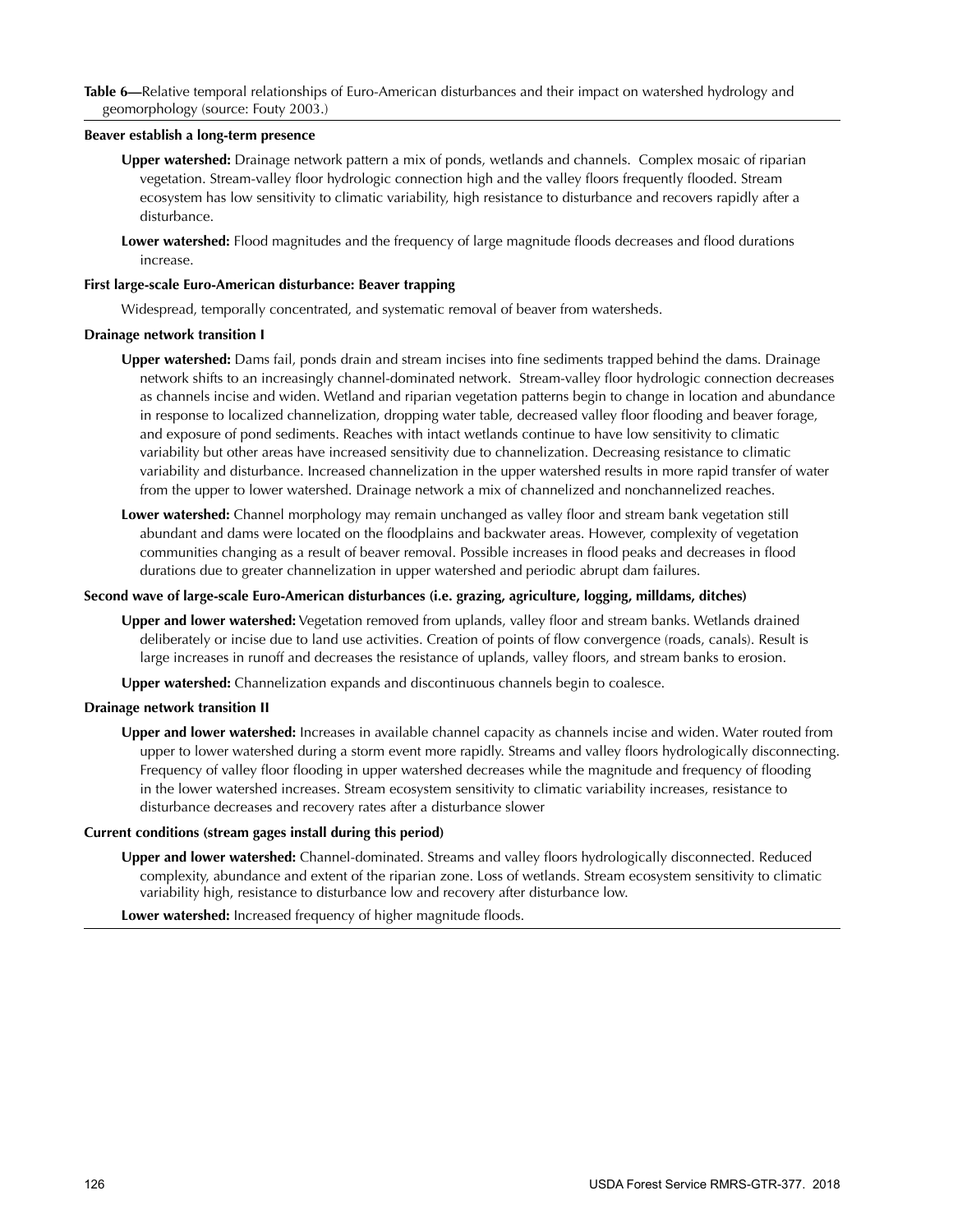



### **From Present to Future**

Climate change is bringing increased variability. The impacts on wild and human communities are already large and will only increase. As water is essential to all communities, we need to shift our landscapes from "water-sheds" to "water-stores" by allowing the missing parts to return and take up their places and functions on the landscape. Public lands are the ideal place to start beaver-driven stream system restoration. Public lands provide large contiguous areas where beavers can rapidly create vast ecologically complex water storage zones and diverse habitat with limited infrastructure conflicts. Large portions of these lands occur in the headwaters, making them uniquely situated to store water during times of abundance and then release it during times of drought. Because many of the streams are first- through fourth-order streams, they are the appropriate size for beavers and their dam complexes to rapidly restore stream processes and form in these areas.

The challenges inherent in recovering at least some of the stream-valley floor hydrologic connections and the water storage capability of stream systems without beavers become clear when examining the amount of channel incision and/or widening that has occurred (table 3) and volume of stream sediment eroded post-EA trapping. Bryan (1928a) estimated that the Rio Puerco in New Mexico, with a drainage area of roughly 6,220 mi2 (USGS stream gage), had lost more than 394,882 acre-ft of sediment over a 42-year period as a result of channel incision and widening. On a smaller scale, an estimate of 7.2 acre-ft of sediment has been eroded from the 3.4 miles of headwater stream reaches studied by Fouty (2003). These drainages are located in southwest Montana and east-central Arizona and range from 692 to 18,775 acres.

The channelization of drainages across the North American continent resulted in the permanent removal of large volumes of sediment. Therefore, restoration of the stream-valley floor hydrologic connection, and the processes that result from that connection, requires abundant beaver dam complexes with their ponds in order to fill the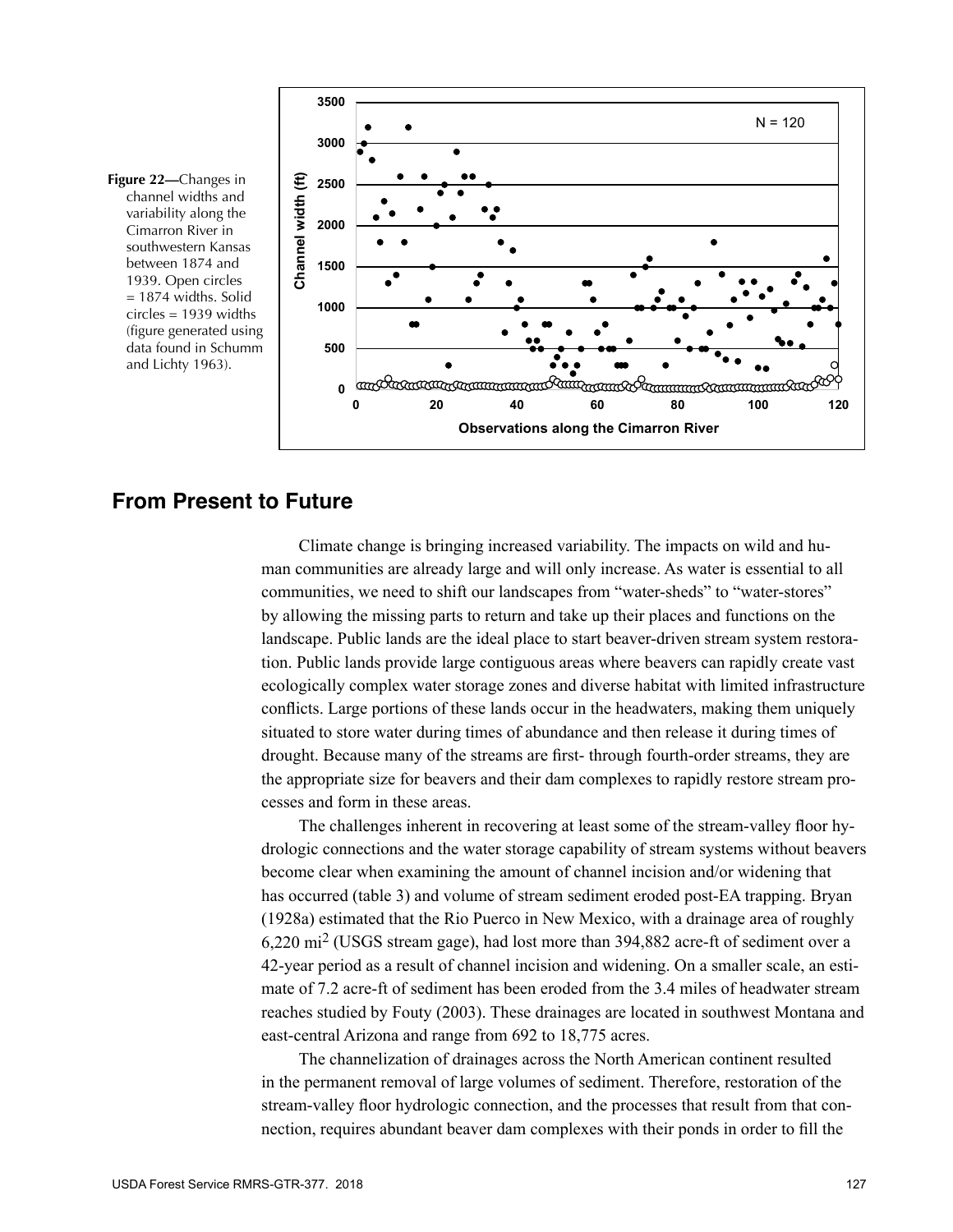void left by the eroded sediment. Where the amount of erosion prevents recovering the original stream-valley floor hydrologic connection, beaver dam complexes are still required to restore stream processes. However, in these cases these new beaver-dominated systems will be inset into the larger channels as is the case at Bridge Creek in eastern Oregon (Demmer and Beschta 2008; Pollock et al. 2007) and streams near Elko, Nevada (Swanson et al. 2015).

Two key factors prevent beavers from expanding in numbers and distribution. The first is recreational and commercial beaver trapping (Muller-Schwarze and Sun 2003), which removes not only existing beavers but their future progeny. An example of the cumulative effect of trapping on numbers is found in the data collected by Oregon Department of Fish and Wildlife and USDA Wildlife Services for the State of Oregon. The data listed 54,034 beavers reported killed between 2000 and 2015. Of this number, 83 percent (44,784) of the beavers killed were due to hunting and trapping with the vast majority from trapping (about 97 percent).

The second factor is insufficient food and building material due to past and current land uses, with browse pressure on riparian woody vegetation by livestock and wild ungulates being a key contributor on public lands. When livestock are the dominant browser, as was the case for streams near Elko, Nevada, changes in livestock management resulted in rapid improvements in the quality of riparian habitat (Swanson et al. 2015). The expansion of riparian vegetation and the absence of trapping allowed beavers in this area to expand their range such that during an extreme drought in 2012 the rivers with beavers still had water (Fouty, personal observation, July 15, 2012). Where wild ungulates are the browsers, work by Beschta and Ripple (2009, 2010) in Yellowstone National Park has shown the role that wolves play in decreasing elk and deer use of riparian areas leading to increased willows, aspen and cottonwoods. Here too beavers have expanded their range in response to improved habitat and no trapping (Smith and Tyers 2008). These studies show that sufficient food and building materials and the absence of trapping are required for beaver populations and their water storage benefits to expand. On public lands where both wild and domestic ungulates graze, changes in livestock management and expansion of wolf populations will be needed to reduce the browse pressure on key beaver food and building materials, along with the elimination of commercial and recreational trapping.

## **Conclusions**

Separating out cause-and-effect relationships in fluvial systems is challenging because changes to their form and function are the result of many factors interacting over time and space. This chapter explored some of those factors in its examination of how EA beaver trapping altered the appearance and hydrologic behavior of stream systems and why the influence of beavers and beaver trapping were missed in the discipline of fluvial geomorphology until recently. It also examined how information gaps led to the development of relationships of process and form based on observations and measurements of channelized drainages and altered uplands that created conditions whereby water was rapidly shed from the landscape rather than stored and released slowly.

Given the magnitude of the historic changes and their hydrologic consequences, the scale of restoration and the rate at which it must occur is enormous if the impact of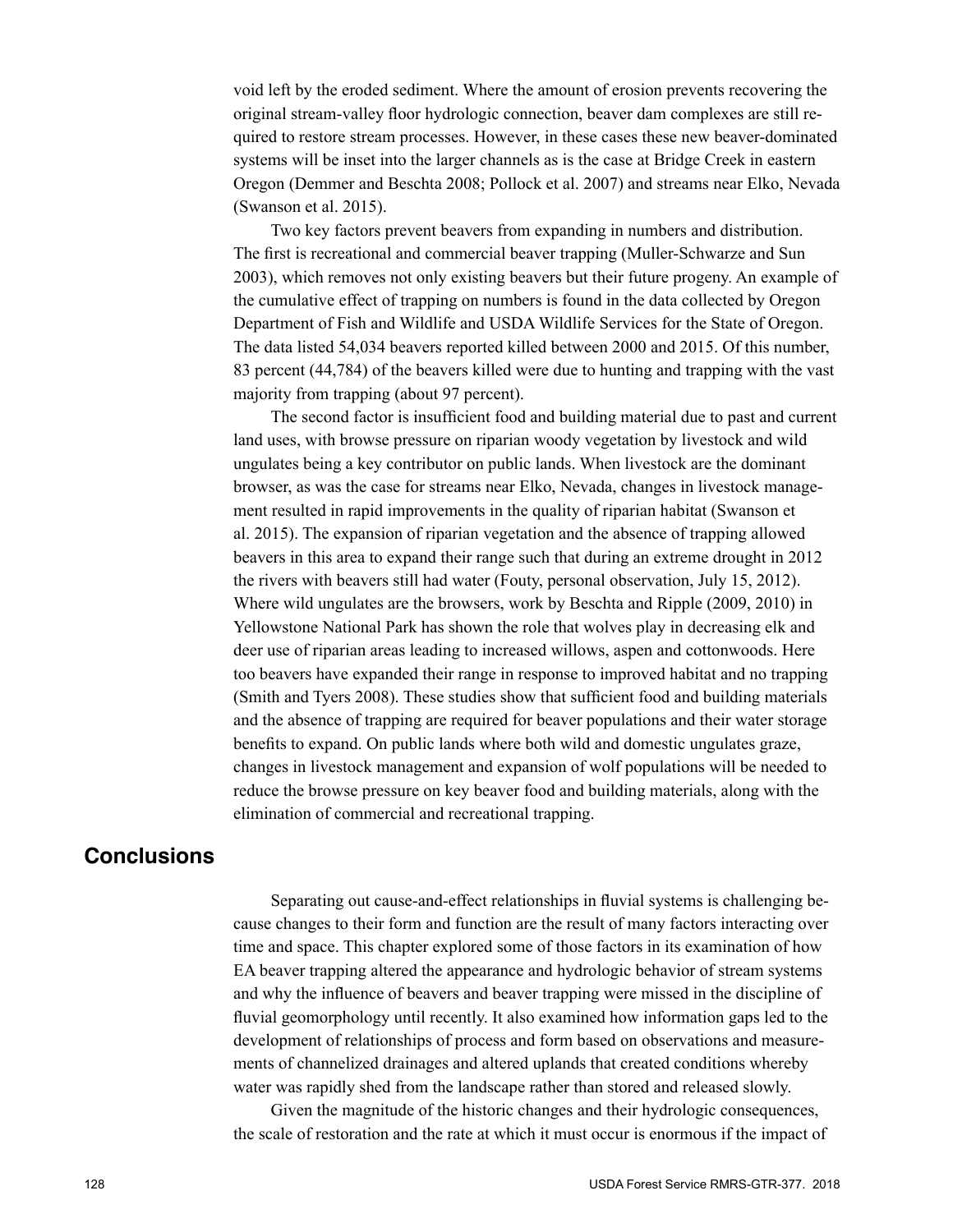climate change on water availability, and the systems that depend on water, are to be minimized. Partnering with beavers to restore the water-holding capability of our stream corridors would rapidly dampen fluctuations in the abundance and scarcity of water and leave wild and human communities less vulnerable. Efforts will require broad public support and an integrated approach by State and Federal agencies given their respective areas of influence and impact. Scientists are in a position to help inform the discussions by sharing what we have learned about how past and current land uses affect the ability of the landscape to naturally store water for future use; however, our effectiveness will first require that we change the lens we have been looking through. Because the discipline of fluvial geomorphology has internalized and codified degraded systems as normal, our stream restoration efforts fall short. By placing these fluvial geomorphic relationships within their historic disturbance context, one that includes EA beaver trapping, new strategies, approaches, and partnerships emerge that are essential for restoration to successfully occur. This new lens reveals the essential role beavers play in this recovery process.

### **Acknowledgments**

My thanks to R. Roy Johnson and Richard W. Reeves for an early review of this paper and to Ken Kingsley for his suggestions and review of figures and tables. Thanks also to Katelyn P. Driscoll, R.H. Hamre, Dale A. Jones, Harley Shaw, and Patty Woodruff for their later reviews of this manuscript that improved it. Finally, a special thanks to Oz, Mariah, and Lily for their field assistance and to R. Roy Johnson (again) for helping to shepherd this manuscript through.

### **References**

Bailey, V. 1936. The mammal and life zones of Oregon. North American Fauna. 55: 218−222.

- Balling, R.C.; Wells, S.G. 1990. Historical rainfall patterns and arroyo activity within the Zuni River drainage basin, New Mexico. Annals of the Association of American Geographers. 80(4): 603−617.
- Beedle, D.L. 1991. Physical dimensions and hydrologic effects of beaver ponds on Kuiu Island in southeast Alaska. Thesis. Corvallis, OR: Oregon State University. 94 p.
- Bryan, K. 1927. Channel erosion of the Rio Salado, Socorro County, New Mexico. U.S. Geological Survey Bulletin. 790: 17−19.
- Bryan, K. 1928a. Historic evidence on changes in the channel of Rio Puerco, a tributary of the Rio Grande in New Mexico. Journal of Geology. 36: 265−282.
- Bryan, K. 1928b. Change in plant associations by change in ground water level. Ecology 9: 474−478.
- Buckley, G.L. 1992. Desertification of the Camp Creek drainage in central Oregon. Thesis. Eugene, OR: University of Oregon. 136 p.
- Bull, W.B. 1964. History and causes of channel trenching in western Fresno County, California. American Journal of Science. 262: 249−258.
- Burkham, D.E. 1970. Precipitation, streamflow, and major floods at selected sites in the Gila River drainage basin above Coolidge Dam, Arizona. Geological Survey Professional Paper. 655-B. Reston, VA: U.S. Department of the Interior, Geological Survey. 33 p.
- Burkham, D.E. 1972. Channel changes of the Gila River in Safford Valley, Arizona 1846−1970. Geological Survey Professional Paper. 655-G. Reston, VA: U.S. Department of the Interior, Geological Survey. 24 p.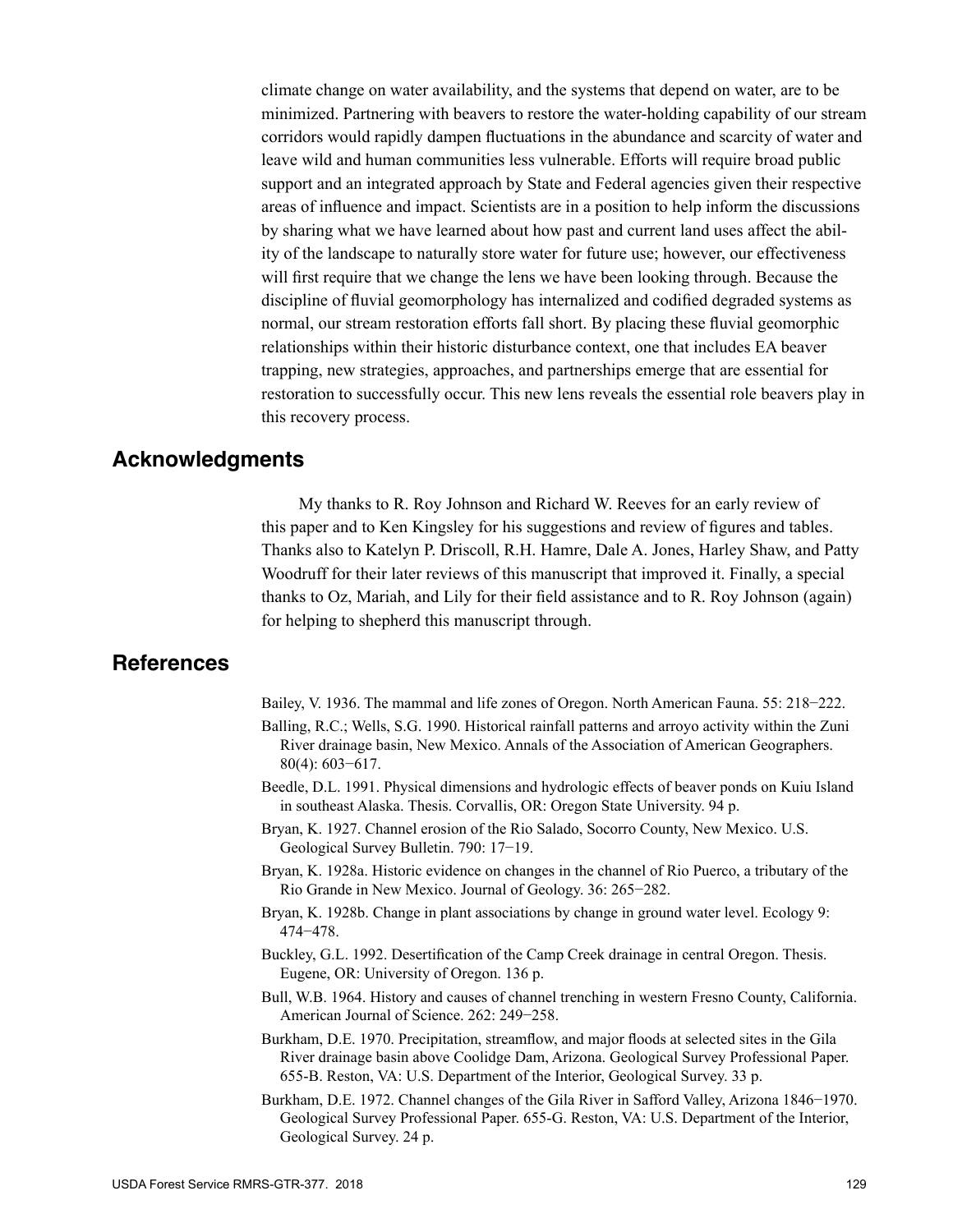- Burns, D.A.; McDonnell, J.J. 1998. Effects of a beaver pond on runoff processes: Comparison of two headwater catchments. Journal of Hydrology 205: 248−264.
- Butler, D.R. 1989. The failure of beaver dams and resulting outburst flooding: A geomorphic hazard of the Southeastern piedmont. Geographical Bulletin—Gamma Theta Upsilon. 31(1): 29−38.
- Campbell, K.L.; Kumar, S.; Johnson, H.P. 1972. Stream straightening effects on flood-runoff characteristics. American Society of Agricultural Engineering Transactions. 15: 94−98.
- Chittenden, H.M. 1954. The American fur trade of the Far West: A history of the pioneer trading posts and early fur companies of the Missouri Valley and the Rocky Mountains and of the overland commerce with Santa Fe. Stanford, CA: Academic Reprints. 1,029 p.
- Clements, D.B. 1985. Public land surveys—History and accomplishments. In: Minnick, R. Plotters and patterns of American land surveying: A collection of articles from the archives of the American Congress on Surveying and Mappizng (sic). Rancho Cordova, CA: Landmark Enterprises: 102–108.
- Colton, H.S. 1937. Some notes on the original condition of the Little Colorado River: A side light on the problems of erosion. Flagstaff, AZ: Northern Arizona Society of Science and Art, Inc. Museum Notes. 10(6): 17–20.
- Cooke, R.U.; Reeves, R.W. 1976. Arroyos and environmental change in the American Southwest. Oxford, UK: Clarendon Press. 226 p.
- Cottam, W.P.; Stewart, G. 1940. Plant succession as a result of grazing and of meadow desiccation by erosion since settlement in 1862. Journal of Forestry. 38: 613–626.
- Cronon, W. 1983. Changes in the land: Indians, colonists, and the ecology of New England. New York: Hill and Wang. 288 p.
- D'Arrigo, R.D.; Jacoby, G.C. 1991. A 1,000-year record of winter precipitation from northwestern New Mexico, USA: A reconstruction from tree-rings and its relation to El Niño and the Southern Oscillation. The Holocene. 1(2): 95–101.
- Dellenbaugh, F.S. 1912. Cross cutting and retrograding of stream beds. Science. 35(904): 656–658.
- Demmer, R.; Beschta, R.L. 2008. Recent history (1988–2004) of beaver dams along Bridge Creek in Central Oregon. Northwest Science. 83(4): 309–318.
- Denevan, W.M. 1967. Livestock numbers in nineteenth-century New Mexico, and the problem of gullying in the Southwest. Annals of the Association of American Geographers. 57(4): 691–703.
- Dobyns, H.F. 1981. From fire to flood: Historic human destruction of Sonoran Desert riverine oases. Socorro, NM: Ballena Press. 222 p.
- Dunne, T. 1980. Formation and controls of channel networks. Progress in Physical Geography. 4: 211–239.
- Dunne, T. 1990. Hydrology, mechanics and geomorphic implications of erosion by subsurface flow. In: Higgens, C.G.; Coates, D.R., eds. Groundwater geomorphology: The role of subsurface water in earth-surface processes and landforms. Special Paper 252. Boulder, CO: Geological Society of America: 1–28.
- Dunne, T.; Leopold, L. 1978. Water in environmental planning. New York: W.H. Freeman and Company. 818 p.
- Fitch, L.; Adams, B.; O'Shaughnessy, K. 2003. Caring for the green zone: Riparian areas and grazing management. Third edition. Lethbridge, Alberta: Alberta Riparian Habitat Management Society, Cows and Fish Program. 51 p.
- Fouty, S.C. 1996. Beaver trapping in the southwest in the early 1800s as a cause of arroyo formation in the late 1800s and early 1900s (abs.). Geological Society of America Abstracts with Programs, Cordilleran Section Meeting. Boulder, CO: Geological Society of America.
- Fouty, S.C. 2003. Current and historic stream channel response to changes in cattle and elk grazing pressure and beaver activity: Southwest Montana and east-central Arizona. Dissertation. Eugene, OR: University of Oregon.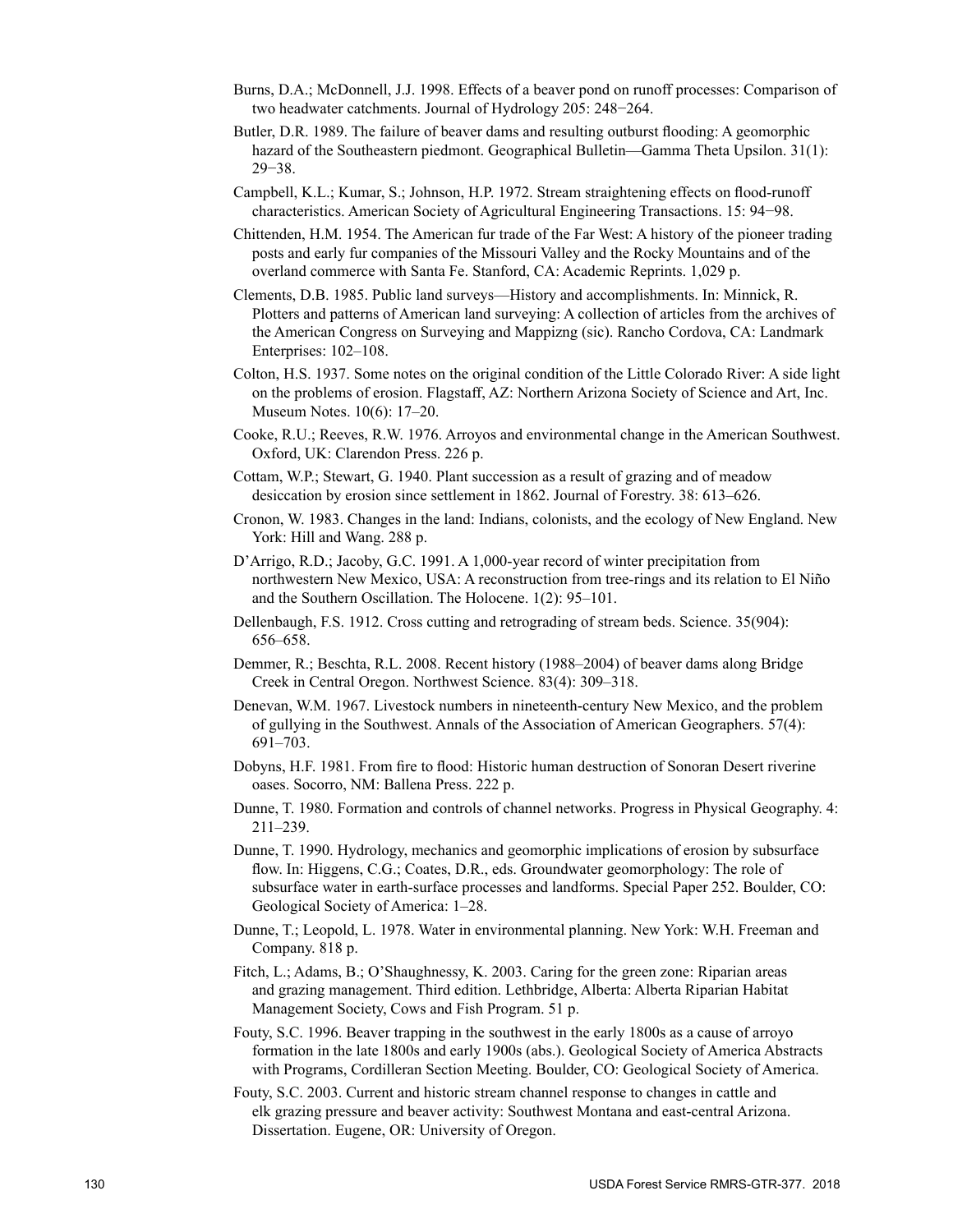- Graf, W.L. 1984. The geography of American field geomorphology. Professional Geographer. 36(1): 78‒82.
- Grasse, J.E.; Putman, E.F. 1950. Beaver: Management and ecology in Wyoming. Bulletin 6. Cheyenne, WY: Wyoming Game and Fish Commission. 75 p.
- Gregory, H.E. 1917. Geology of the Navajo country: A reconnaissance of parts of Arizona, New Mexico, and Utah. Geological Survey Professional Paper 93. Reston, VA: U.S. Department of the Interior, Geological Survey. 161 p.
- Gregory, H.E.; Moore, R.C. 1931. The Kaiparowits Region: A geographic and geologic reconnaissance of parts of Utah and Arizona. Geological Survey Professional Paper 164. Reston, VA: U.S. Department of the Interior, Geological Survey. 161 p.
- Hastings, J.R.; Turner, R.M. 1965. The changing mile. Tucson: The University of Arizona Press. 317 p.
- Hendrickson, D.A.; Minckley, W.L. 1984. Cienegas—Vanishing climax communities of the American Southwest. Desert Plants. 6(3): 131–175.
- Hey, D.L; Philippi, N.S. 1995. Flood reduction through wetland restoration: The upper Mississippi River basin as a case history. Restoration Ecology.  $3(1)$ : 4–17.
- Hillman, G.R. 1998. Flood wave attenuation by a wetland following a beaver dam failure on a second order boreal stream. Wetlands. 18(1): 21–34.
- Hood, G.A.; Bayley, S.E. 2008. Beaver (*Castor canadensis*) mitigate the effects of climate on the area of open water in boreal wetlands in western Canada. Biological Conservation. 141: 556‒567.
- Ives, R.L. 1942. The beaver-meadow complex. Journal of Geomorphology. 5: 19–25.
- Johnston, C.A.; Naiman, R.J. 1990. The use of a geographic information system to analyze longterm landscape alteration by beaver. Landscape Ecology. 4(1): 5–19.
- Knighton, D. 1998. Fluvial forms and processes: A new perspective. New York: John Wiley and Sons, Inc. 383 p.
- Leopold, L.B. 1951. Vegetation of southwest watersheds in the nineteenth century. Geographical Review. 41: 295-316.
- Leopold, L.B.; Maddock, T., Jr. 1953. The hydraulic geometry of stream channels and some physiographic implications. Geological Survey Professional Paper 252. Reston, VA: U.S. Department of the Interior, Geological Surey. 57 p.
- Leopold, L.B.; Maddock, T., Jr. 1954. The flood control controversy: Big dams, little dams and land management. New York: The Ronald Press Company. 278 p.
- Leopold, L.B.; Miller, J.P. 1954. A postglacial chronology for some alluvial valleys in Wyoming. Water-Supply Paper 1261. Reston, VA: U.S. Department of the Interior, Geological Survey.
- Leopold, L.B.; Wolman, M.G. 1957. River channel patterns: Braided, meandering and straight. Geological Survey Professional Paper 282-B. Reston, VA: U.S. Department of the Interior, Geological Survey.
- Love, C. 1916. The history of the cattle industry in the Southwest. The Southwestern Historical Quarterly. 19(4): 370-399.
- Love, D.W. 1979. Quaternary fluvial geomorphic adjustments in Chaco Canyon, New Mexico. In: Rhodes, D.D; Williams, G.P., eds. Adjustments of the fluvial system. Dubuque, IA: Kendall-Hunt Publishing Company: 277-308.
- Meentemeyer, R.K.; Butler, D.R. 1999. Hydrogeomorphic effects of beaver dams in Glacier National Park, Montana. Physical Geography. 20(5): 436-446.
- Meisel, M. 1924. A bibliography of American natural history—The pioneer century, 1769-1865. Brooklyn: The Premier Publishing Company. 253 p.
- Meko, D.; Hughes, M.; Stockton, C. 1991. Climate change and climate variability: The paleo record. In: Managing water resources in the west under conditions of climate uncertainty: A proceedings. Washington, DC: The National Academy Press: 71–100.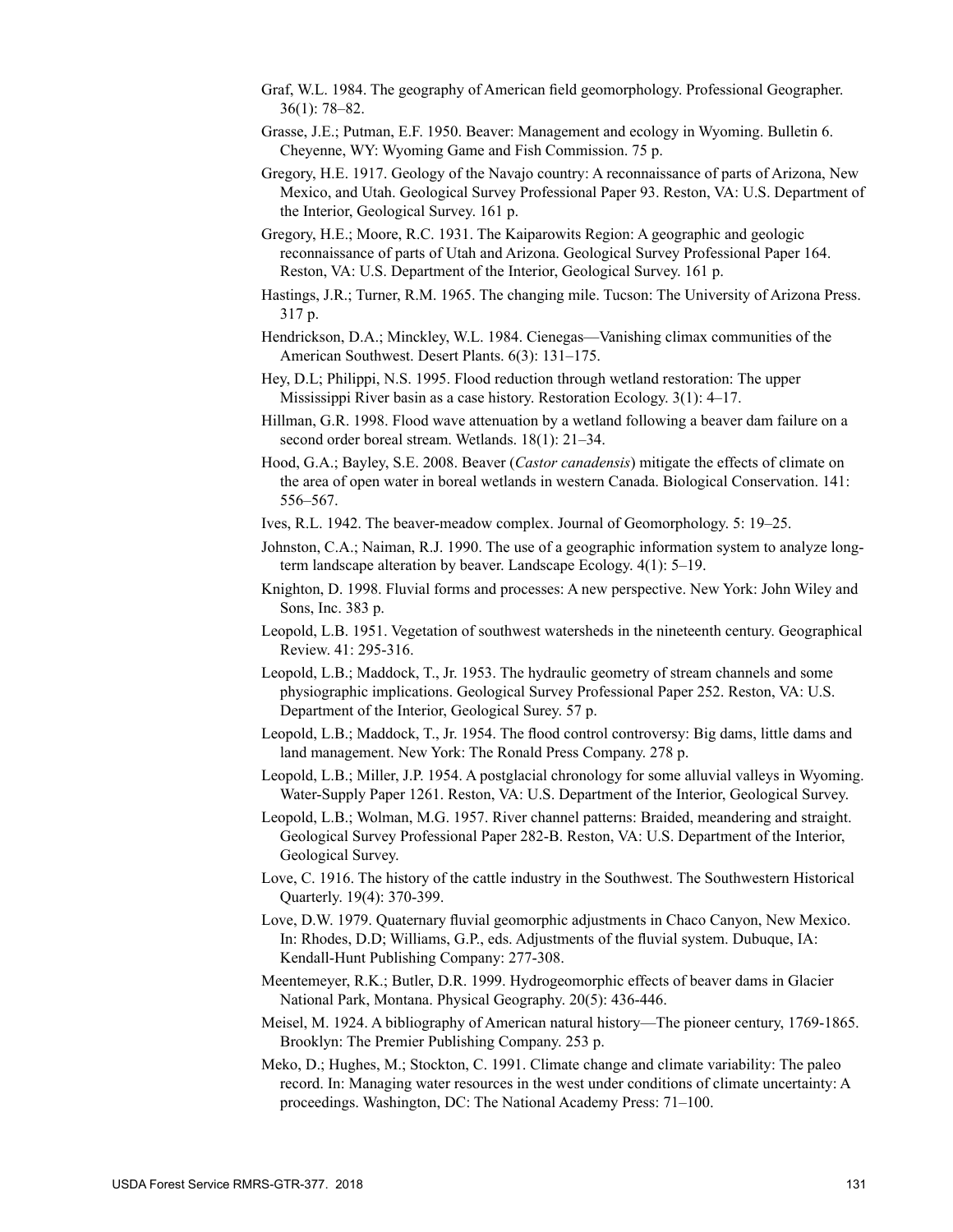- Meko, D.M. 1990. Inferences from tree rings on low frequency variations in runoff in the interior western United States. Proceedings of the sixth annual Pacific Climate (PACLIM) workshop; 1989 March 5-8; Pacific Grove, CA: 123-127.
- Morisawa, M. 1985. Development of quantitative geomorphology. Geological Society of America Centennial Special. 1: 79-107.
- Muller-Schwarze, D.; Sun, L. 2003. The beaver: Natural history of a wetlands engineer. Cornell University Press. 190 p.
- Naiman, R.J.; Johnston, C.A.; Kelley, J.C. 1988. Alteration of North American streams by beaver. BioScience. 38(11): 753-762.
- Naiman, R.J.; Mellillo, J.M.; Hobbie, J.E. 1986. Ecosystem alteration of a boreal forest stream by beaver (Castor canadensis). Ecology. 67: 1254-1269.
- Osterkamp, W.R.; Costa, J.E. 1987. Changes accompanying an extraordinary flood on a sandbed stream. In: Mayer, L.; Nash, D., eds. Catastrophic flooding. Boston: Allen and Unwin: 201-224.
- Parker, M.; Wood, F.J.; Smith, B.H.; [et al.]. 1985. Erosional downcutting in lower order riparian ecosystems: Have historical changes been caused by removal of beaver? In: Johnson, R.R.; Ziebell, C.D.; Patton, D.R.; [et al.], tech. cords. Riparian ecosystems and their management: Reconciling conflicting uses. First North American riparian conference; 1985 April 16-18; Tucson, AZ. Gen. Tech. Rep. RM-120. Fort Collins, CO: U.S. Department of Agriculture, Forest Service, Rocky Mountain Forest and Range Experiment Station: 35-38.
- Pattie, J.O. 1831. The personal narrative of James O. Pattie: The 1831 edition. Lincoln, NE: University of Nebraska Press. 324 p.
- Phillips, P.C. 1961. The fur trade. Norman, OK: University of Oklahoma Press. 1,382 p.
- Pollock, M.M.; Beechie, T.J.; Jorden, C.E. 2007. Geomorphic changes upstream of beaver dams in Bridge Creek, an incised stream channel in the interior Columbia River basin, eastern Oregon. Earth Surface Processes and Landforms. 32: 1174-1185.
- Reagan, A.B. 1924. Stream aggradation through irrigation. The Pan-American Geologist. 42: 335-344.
- Schaffer, P.W. 1941. Beaver on trial. Washington, DC: U.S. Department of Agriculture, Soil Conservation Service.
- Schumm, S.A.; Harvey, M.D.; Watson, C.C. 1996. Incised channels: Morphology, dynamics and control. Littleton, CO: Water Resources Publications. 200 p.
- Schumm, S.A.; Lichty, R.W. 1963. Channel widening and flood-plain construction along Cimarron River in southwestern Kansas. Geological Survey Professional Paper 352-D. Alexandria, VA: U.S. Department of the Interior, Geological Survey.
- Sedell, J.R.; Froggatt, J.L. 1984. Importance of streamside forests to large rivers: The isolation of the Willamette River, Oregon, U.S.A., from its floodplain by snagging and streamside forest removal. In: Schwiezerbart, ed. Verhandlungen: Congress in France 1983 of the International Association for Theoretical and Applied Limnology: 1828–1834.
- Shankman, D.: Pugh, Y.B. 1992. Discharge response to channelization of a coastal plain stream. Wetlands. 12(3): 157–162.
- Smith, D.G. 1976. Effect of vegetation on lateral migration of anastomosed channels of a glacier meltwater river. Geological Society of America Bulletin. 87: 857–860.
- Stockton, C.W.; Fritts, H.C. 1968. Conditional probability of occurrence for variations in climate based on widths of annual tree rings in Arizona. Tree-ring Bulletin. 31: 3–24.
- Swift, T.T. 1926. Date of channel trenching in the Southwest. Science. 63(1620): 70–71.
- USDAAnimal and Plant Health Inspection Service (APHIS). 2000–2015. Number of animals taken by WS [Wildlife Services] and methods used from 2000 to 2015. Database. [Data retrieved from each year.] Washington, DC: U.S. Department of Agriculture, Animal and Plant Health Inspection Service, Wildlife Services. [https://www.aphis.usda.gov/aphis/ourfocus/](https://www.aphis.usda.gov/aphis/ourfocus/wildlifedamage/SA_Reports/SA_PDRs) [wildlifedamage/SA\\_Reports/SA\\_PDRs.](https://www.aphis.usda.gov/aphis/ourfocus/wildlifedamage/SA_Reports/SA_PDRs)